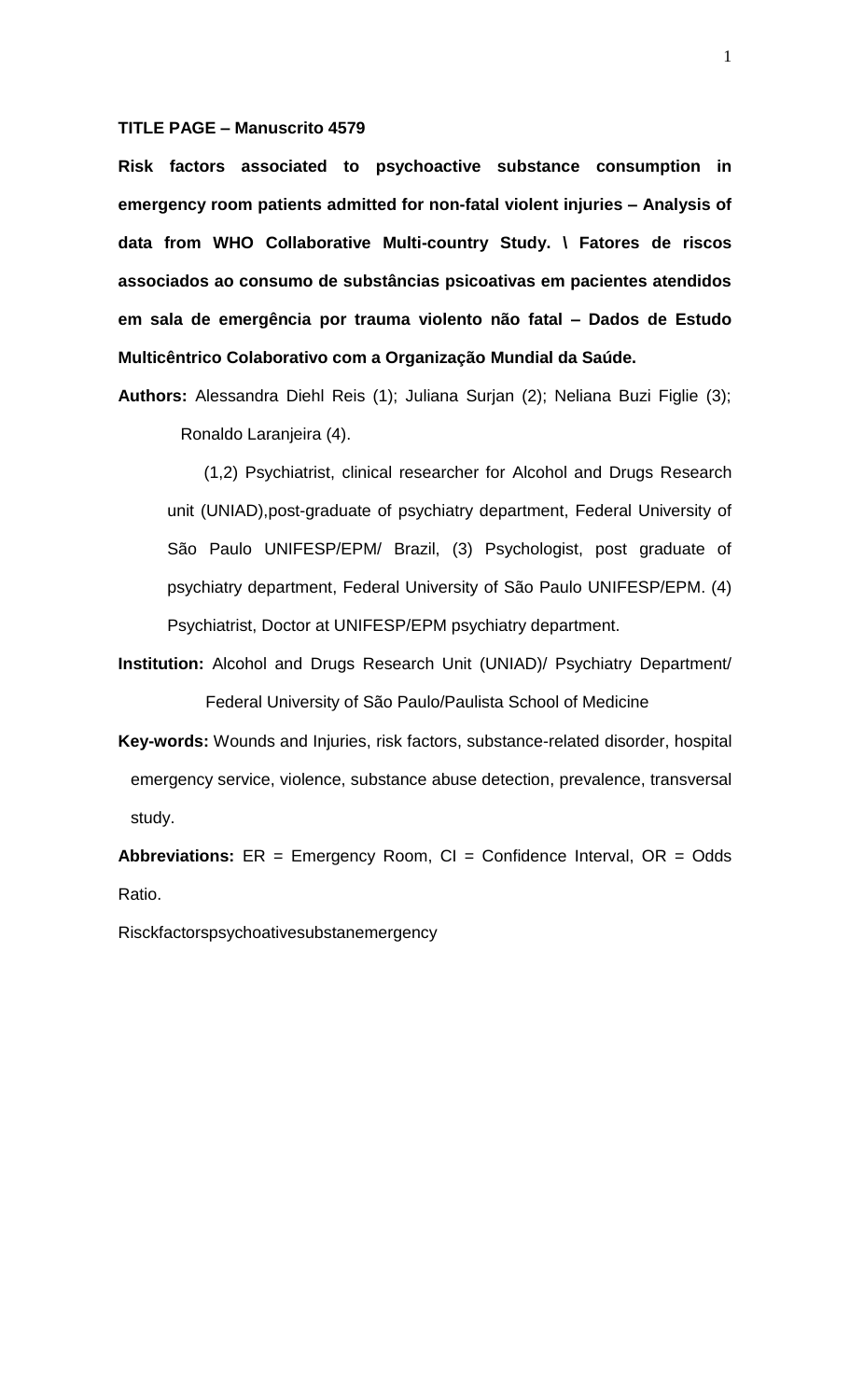# **1. Dr. Alessandra Diehl Reis**

Alcohol and Drugs Research Unit (Unidade de Pesquisa em Álcool e Drogas - UNIAD)/

Department of Psychiatry/Universidade Federal de São Paulo

Rua: Botucatu 394, Vila Clementino - São Paulo-SP/ Brazil, CEP: 04038-001.

E-mail: alediehl@terra.com.br

Tel: 11-50823177/ Fax: 11-55795643

# **Corresponding author**

2. Dr. Juliana Surjan

Alcohol and Drugs Research Unit (Unidade de Pesquisa em Álcool e Drogas - UNIAD)/

Department of Psychiatry/Universidade Federal de São Paulo

Rua: Botucatu 394, Vila Clementino - São Paulo-SP/ Brazil, CEP: 04038-001.

E-mail: jsurjan@yahoo.com

Tel: 11-55751708/ Fax: 11-55795643

3. Neliana Buzi Figlie Rua Borges de Lagoa, 564 Conj.44 Vila Clementino São Paulo - SP/ Brazil CEP: 04038-001 E-mail: neliana\_figlie@uol.com.br Tel/Fax: (11) 55790640

4. Dr. Ronaldo Laranjeira Rua Borges de Lagoa, 564 Conj.44 Vila Clementino São Paulo-SP/Brazil CEP: 04038-001 E-mail: laranjeira@dpsiq.epm.br Tel/Fax: (11) 55790640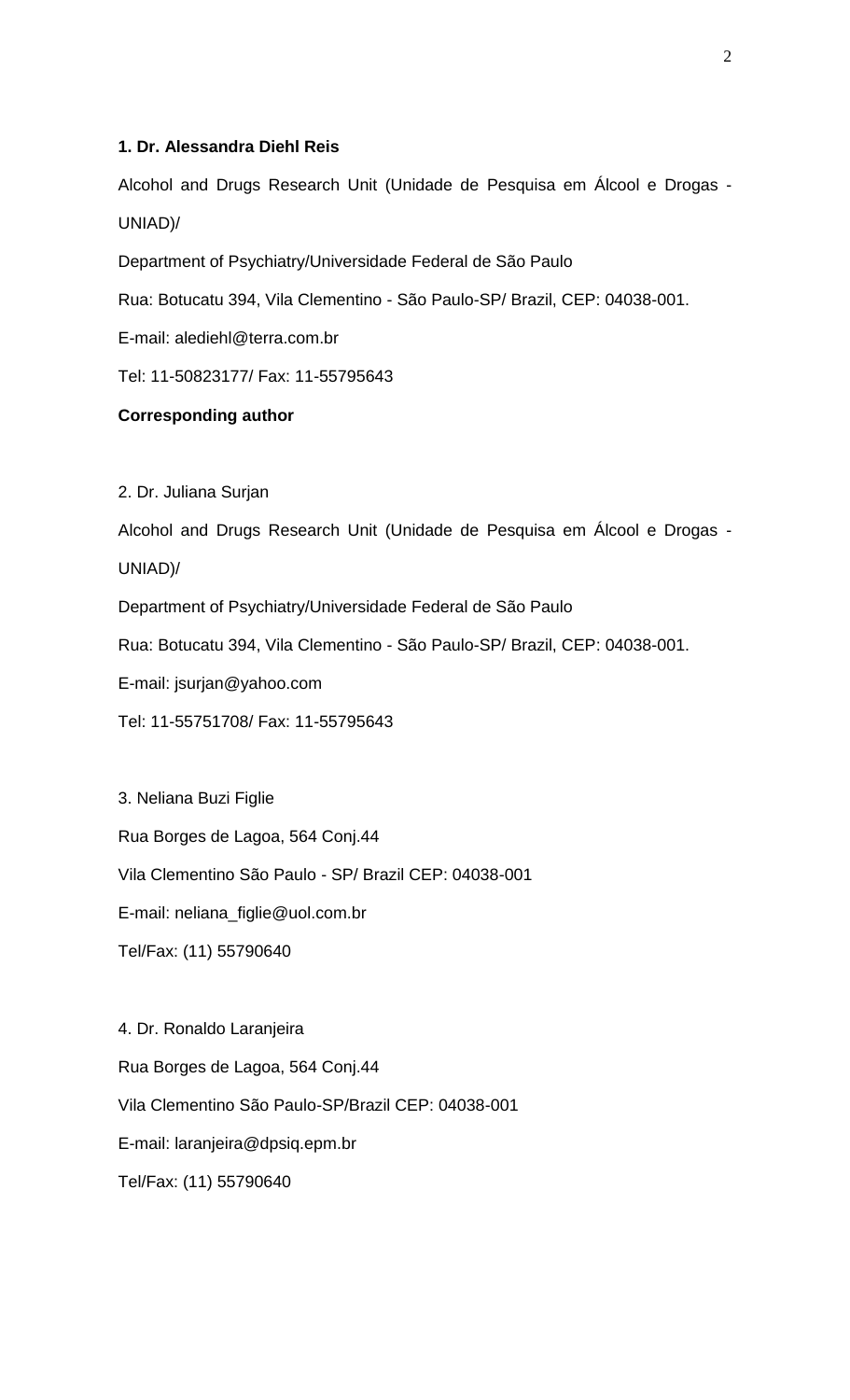Data in this article was part-presented at the XV Brazilian Congress for the Brazilian Association of Studies on Alcohol and other Drugs (ABEAD) – Youths and Drugs, Education, Community and the Media – held in São Paulo, Sept. 2003. The article was awarded the **Jandira Masur** prize for best work in the Basic Research Category. Financial support was received from the WHO Department of Mental Health and Substance Dependence / Management of Substance Dependence team (MSD/MSB), in collaboration with the WHO Department of Violence and Injury Prevention (VIP), along with support from Interfast / Phamatech in the supplying of materials for urine screening.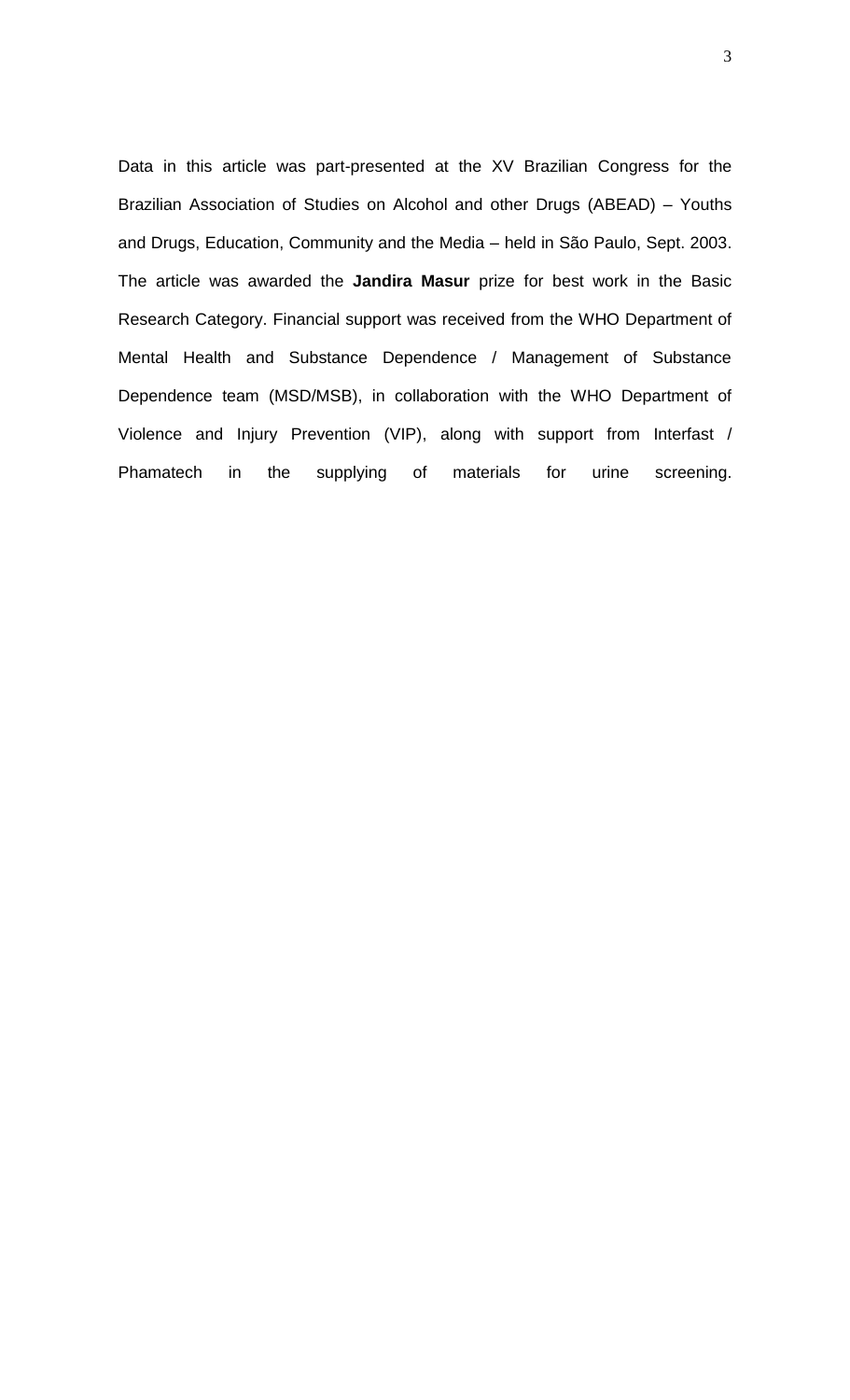#### **RESUMO**

OBJETIVOS: identificar fatores de risco associados ao consumo de substâncias psicoativas em traumas violentos não fatais em pacientes admitidos em pronto socorro de um hospital geral, em São Paulo, Brasil.

MÉTODOS: um estudo transversal foi conduzido no pronto socorro com 353 pacientes admitidos por trauma não-fatal durante três meses de observação no período compreendido de julho a setembro de 2001. Os instrumentos utilizados foram os seguintes: um questionário padronizado pela Organização Mundial da Saúde com dados sócio-demográficos; o DAST; um quadro sobre o padrão de consumo de drogas; uma versão adaptada do AUDIT para drogas (DUDIT), screening de urina para maconha, cocaína, benzodiazepínicos e o bafômetro. Utilizou-se o teste estatístico Chi Quadrado para avaliar a significância da associação e o modelo de regressão logística para tentar explicar o trauma violento.

RESULTADOS: o bafômetro foi positivo em 11% (N=353/n= 39), para o teste de canabis (THC) 13.6% (N=242/n= 33), para o teste de cocaína 3.3% (N=242/n=8) e para o teste de benzodiazepínicos em 4.2% (N=166/n=7).

Cerca de 14% (n =49) dos traumas foram considerados violentos. Três fatores de risco foram identificados como favorecedores da probabilidade de trauma violento: gênero masculino, bafômetro positivo e traumas que acontecem fora de atividade de trabalho.

CONCLUSÕES: faz-se necessário uma vigilância epidemiológica mais efetiva em situações de trauma com envolvimento de substâncias psicoativas; para se identificar populações de risco e situações reconhecidas de violência. Isto permite estabelecer prioridades no desenvolvimento e planejamento de políticas preventivas e curativas em saúde.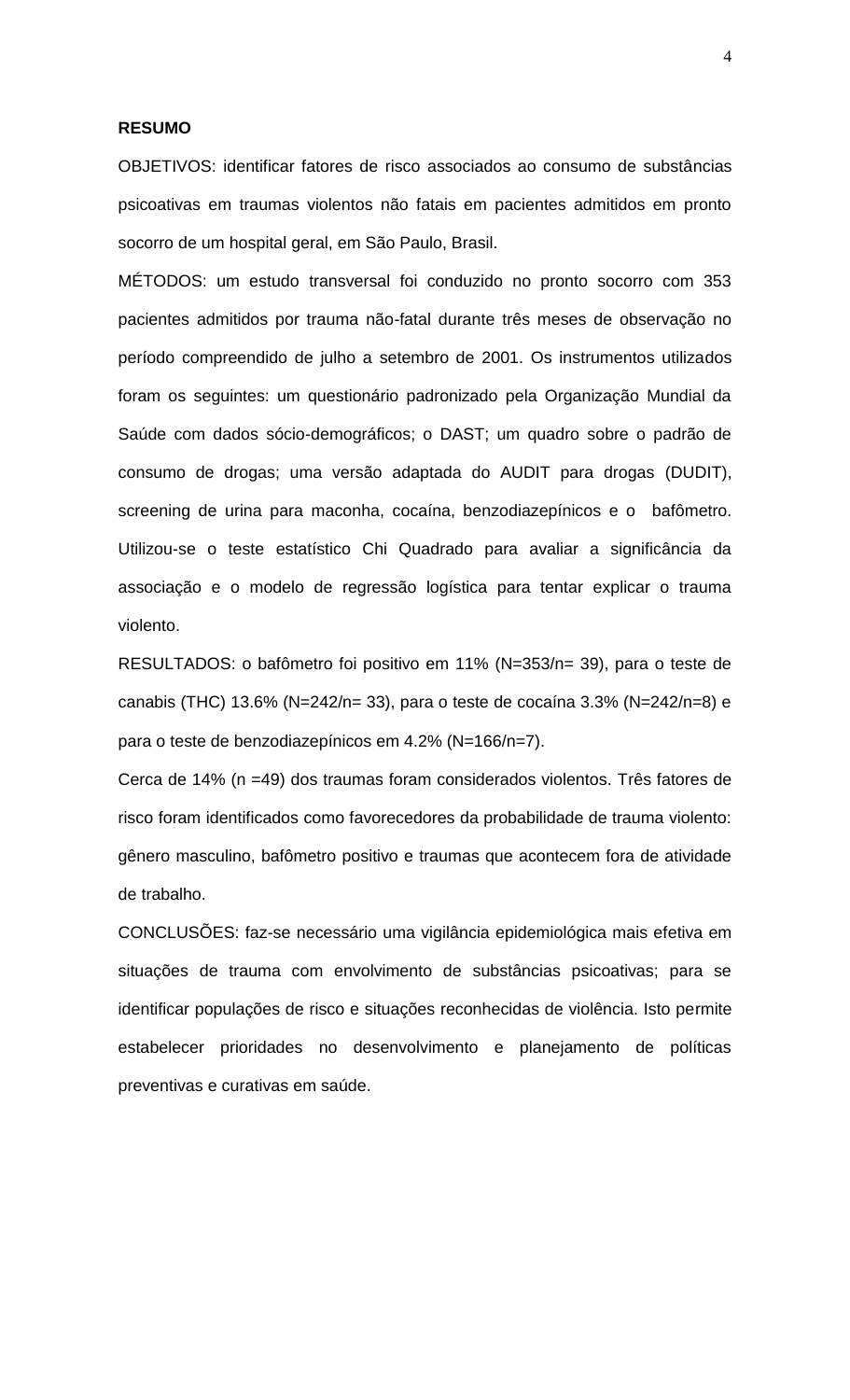## **SUMMARY**

OBJECTIVES: to identify risk factors associated with consumption of psychoactive substances in non-fatally violent injured patients admitted to the emergency department of a general hospital in São Paulo, Brazil.

METHODS: a transversal study on 353 patients admitted to an emergency department for non-fatal injuries over the 3-month period between July and September, 2001. The instruments used were a WHO questionnaire for sociodemographic data collection, the DAST - assessment of pattern of drugs consumption, a version of AUDIT adapted for drugs (DUDIT), urine screening for cannabis, cocaine and benzodiazepines, and a breathalyzer device. The Chi Squared test assessed association significance, whilst logistic regression was used to analyze violent injuries.

RESULTS: 11% (N=353/n= 39) was positive in the breathalyzer; in 13.6%  $(N=242/n= 33)$  for the cannabis test (THC), in 3.3% (N=242/n=8) for the cocaine test, and 4.2% (N=166/n=7) for the benzodiazepine test.

Approximately 14% (n=49) of injuries were considered violent. Three risk factors were found to increase the likelihood of violent injuries, namely: male gender, positive breathalyzer test, and traumas occurring outside the workplace.

CONCLUSIONS: Greater vigilance in the setting of injuries involving psychoactive substances could better identify high-risk populations and situations conducive to violence. This knowledge can have ramifications by allowing prioritization of health planning and development, and in devising both preventative and remedial health policies.

# **INTRODUCTION**

The link between alcohol, drugs, injuries, and violence remains a common theme in the areas of justice and public security, often being the subject of newspaper headlines and news broadcasts. Given the preventable nature of such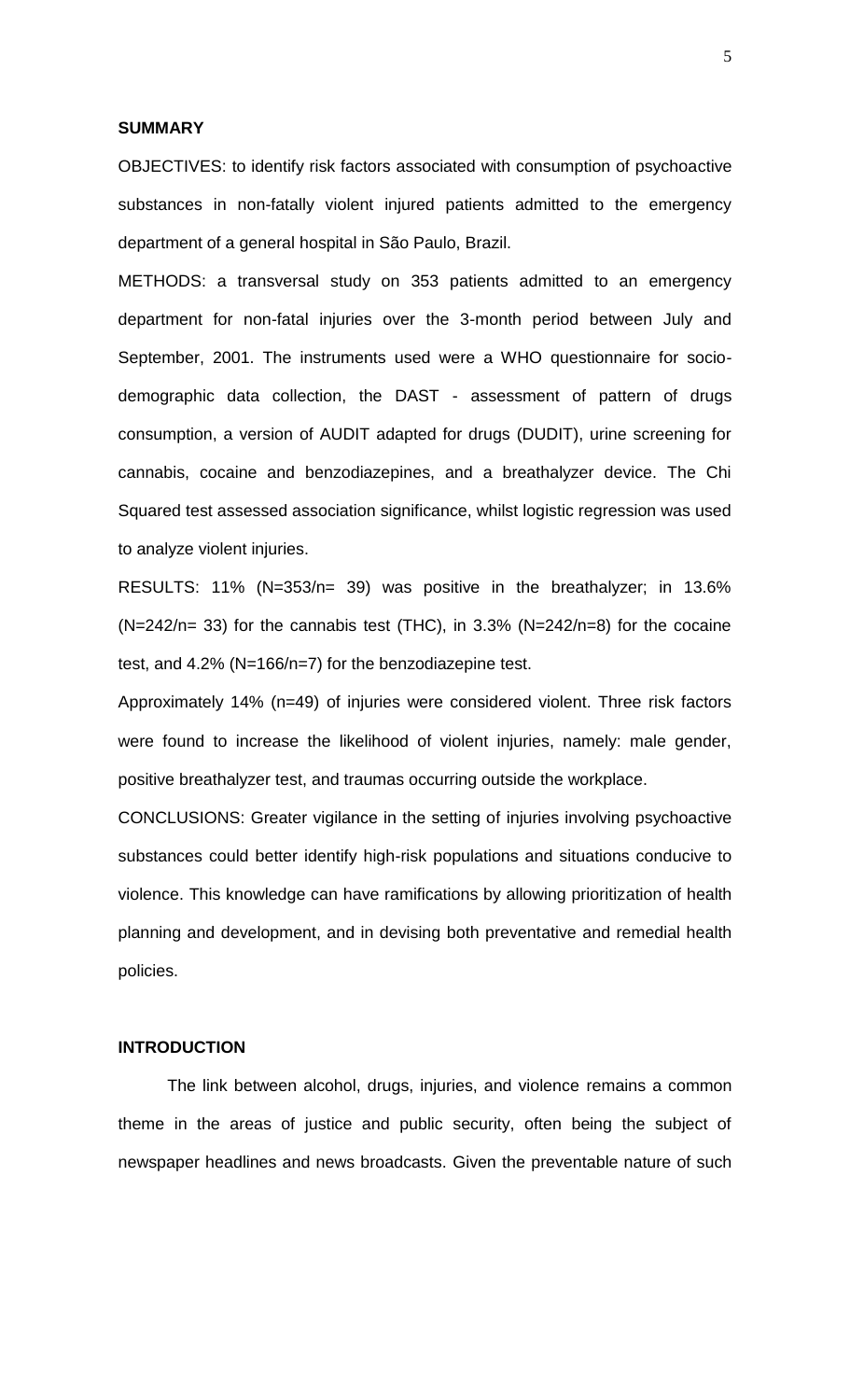injuries are however, this issue is also becoming of growing interest to public health.

The involvement of psychoactive substances in injuries has been shown in numerous studies, with alcohol consumption playing a role in approximately 30% of motor vehicle accidents and 40–56% of assaults. In addition, 50% of trauma patients are found to have been injured while under the influence of alcohol (Borges et al., 2004). <sup>4</sup>

Toxicological studies have reported differing levels of injury prevalence and drugs use, depending on the respective population and location under study. In severe trauma situations these levels tend to range from 7 to 37% for cannabinoids, from 8 to 12% for cocaine, and from 4 to 8% for benzodiazepines (Perran et al., 1989, Rivara et al., 1988, Everest et al., 1996, Carrigan et al., 1997). Levels in adolescent populations however, range from 6 to 7.5% for cannabinoids, 8% for cocaine, 6% for benzodiazepines, and 9% for alcohol (Cremona et al., 1992, Chung et al., 2003). Prevalence is higher in psychiatric patients visiting Emergency Rooms, than for other populations studied, with levels of 12.8% for cannabinoids, 38% for cocaine and 7.6% for benzodiazepines (Perrone et al., 2000). <sup>6</sup>

Despite the well established link between injury and psychoactive substance use, no robust data has yet been drawn from any effective epidemiological vigilance able to quantify the true extent of this problem in Brazil.

Nevertheless, preliminary data available to date point to an alarming situation. A case in point is the death rate amongst Brazilian youths and adults due to external causes, which has been on the rise and is becoming the underlying norm throughout the national territory, largely affecting the most fully productive segment of the population. Violent deaths in Brazil account for around 20% of all male deaths, whilst the percentage for women stands at about 5%. The most seriously affected group is that of youths and adults aged between 15 and 29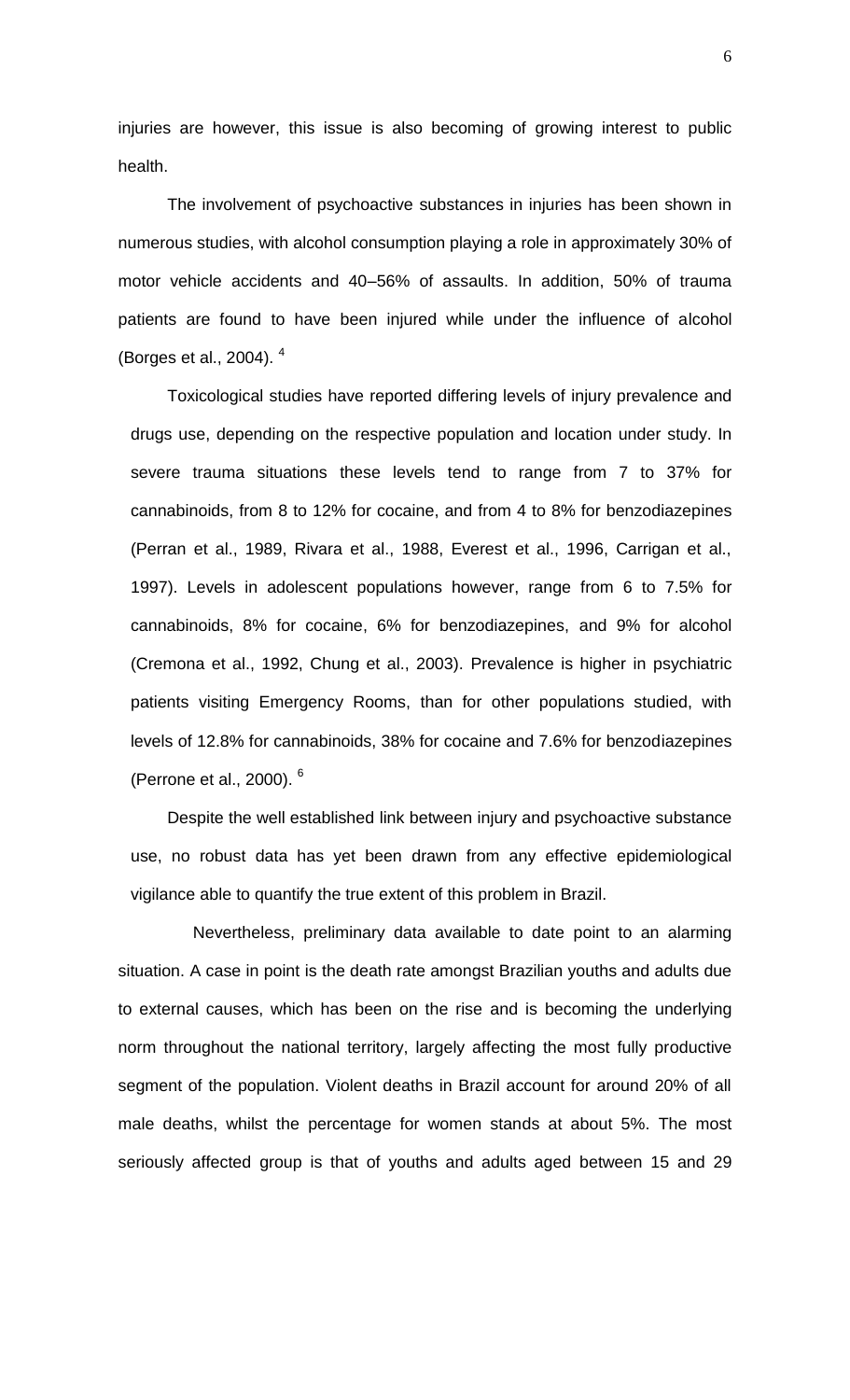years. The South-eastern region has the highest rate at 224 deaths per 100 thousand inhabitants, whereas in the district of São Paulo this rate stands at 13.23 deaths for every 100 thousand inhabitants, mainly as a result of elevated roadtraffic accidents, with murder alone accounting for 56.39 per 100 thousand. <sup>21</sup>

The high incidence of deaths amongst youths of male gender makes a significant contribution toward the eight-year gap in life expectancies between men and women, which stand at 72.6 years for women and 64.8 years for men in 2000. Premature deaths of male youths lead to high social costs and a high cost of hospitalization, where individuals are falling victim to road-traffic accidents, murder, etc. Overall, the proportion of total spending on hospitalization due to external causes (violent) within the public hospital network is 11%, where this rises 3-fold in the younger age group. $14$ 

The link between violence and psychoactive substance use is also present within the home. In a recent survey carried out by CEBRID (Brazilian Center for Information on Psychotropic drugs) of the Federal University of São Paulo, where over 200 thousand inhabitants were interviewed at 2,372 residences from 27 districts in São Paulo State, found the aggressor to be drunk in 52% of cases of domestic violence, while also showing 6% to be under the influence of drugs in such episodes (Carlini et al., 2002).<sup>5</sup>

A study by São Paulo University's Faculty of Medicine, which analyzed the prevalence of alcoholemia in patients admitted to Clinicas Hospital's Emergency, showed that 26% of cases (CI 95% 21.3-31.3) tested positive in 247 blood samples from cases comprising victims of road-traffic accidents, aggression and falls. (Carvalho, 2002). <sup>7</sup>

The aims of the present article are to: (1) estimate the prevalence of psychoactive substance consumption in patients admitted to a General Hospital emergency department for non-fatal injuries; (2) assess the internal validity of the instruments in data collection; (3) identify risk factors associated with the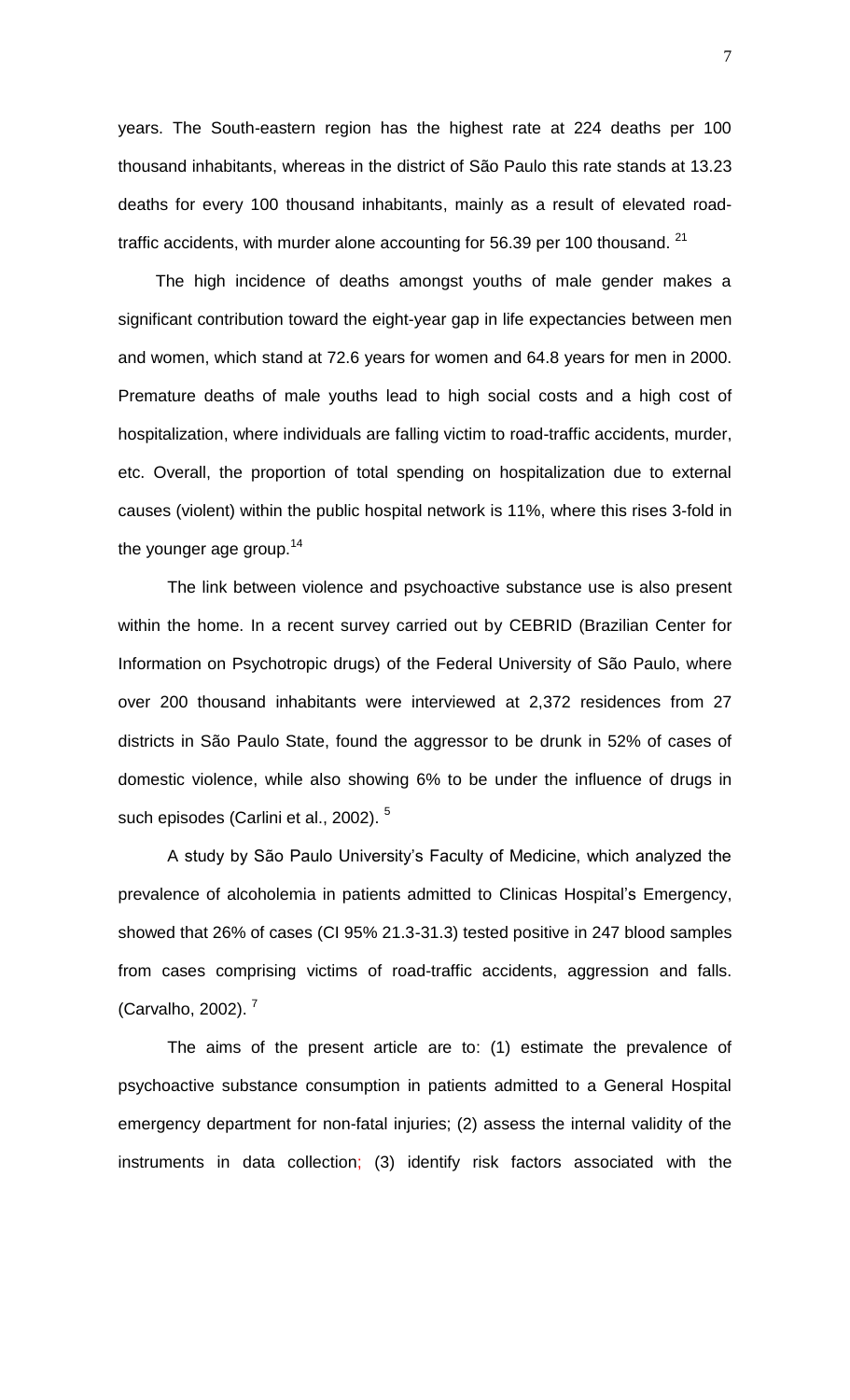consumption of psychoactive substances and violent injuries in such patients.

The data described in this article make up part of a Collaborative Multicountry epidemiological study with the World Health Organization on alcohol and traumas, which was carried out across the following 12 clinical centers: Argentina, Brazil, Belarus, Canada, China, the Czech Republic, India, Mexico, Mozambique, New Zealand, South Africa and Switzerland.

#### **MATERIALS AND METHODS**

A transversal study carried out within a General University Hospital Emergency Department, situated in the city of São Paulo/Brazil. São Paulo Hospital is a public tertiary hospital, offering 654 beds, and was chosen in order to reduce any possible bias in selection - of the kind occurring in studies carried out at centers specialized in trauma care, such as those for spinal or head trauma.

The study was approved by the São Paulo Federal University Ethics Committee in accordance with the 1975 Helsinki Declaration. All subjects involved in the research signed an informed term of consent prior to taking part in the study, having been guaranteed anonymity and confidentiality.

Eleven previously-trained researchers assessed all 353 patients brought to the emergency room as a result of non-fatal injuries, over a 6-week, 24-hour-aday, seven-day-a-week data-collection period and on a shift basis, from July to September, 2001. Endeavors were made to perform this study during the months of the year in which popular traditional festive events do not fall, such as Carnival and New Year, when the number of accidents associated to psychoactive substance use is believed to increase.

For the purposes of this study, trauma was considered any disturbance which caused wounds or injury to the person. For inclusion in this study patients had to be over 18 years of age, have experienced some kind of non-fatal trauma occurring less than 6 hours previous to recruitment, and had to be receiving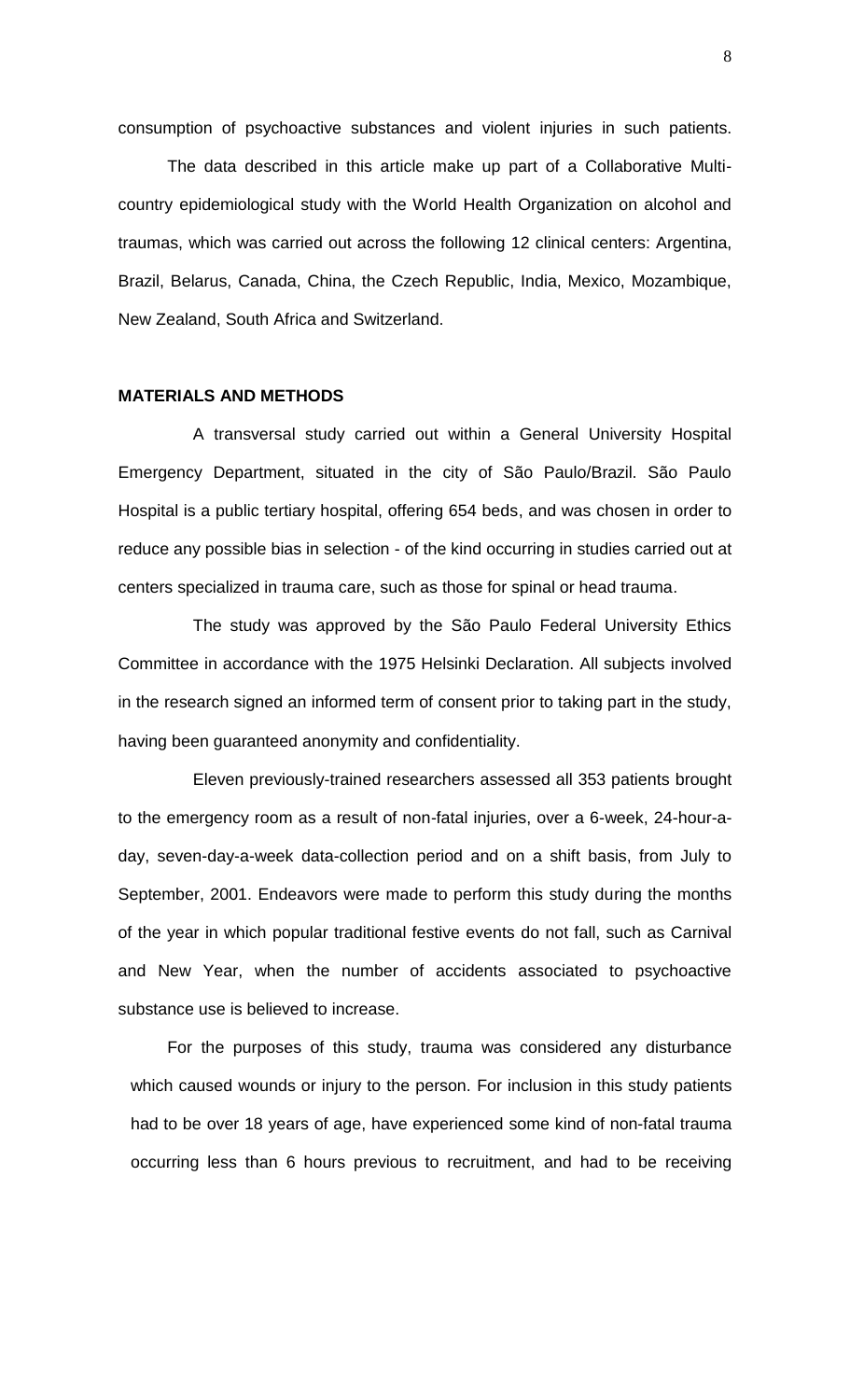trauma care for the first time. Those patients returning for check-ups, and those who had not given their free and informed consent to proceed with the study were excluded.

The instruments used were as follows:

- A standardized WHO questionnaire: covering socio demographic data, breathalyzer analyses, specific questions pertaining to the trauma, alcohol consumption prior to the trauma, habitual pattern of alcohol use, and pattern of alcoholic beverage consumption one-week prior to the trauma.

- A version of the AUDIT (Alcohol Use Disorder Identification Test) adapted for drugs, which the authors denoted the DUDIT. This version was based on the validated AUDIT version for the Portuguese language. AUDIT was created with a view to being applied in primary care to screen patients for alcohol disorders, and is characterized by being a rapid and easily-applied questionnaire. The adapted version is a self-administered questionnaire including three items on the amount and frequency of use of drugs, three on drug dependence, and four on common problems caused by drugs. Each item is scored 0-4, giving a total score of 40 and was administered in this study with a cut-off point greater than or equal to 2, for probable positive cases. (Mendéz, 1999, Piccinelli, 1997). <sup>16, 20</sup>

- DAST (Drug Use Questionnaire; Skinner 1982) comprises 20 questions related to drugs use over the past year. This instrument covers questions on abuse, dependence, signs and withdrawal symptoms, social, family and legal impact, medical problems and previous treatment. A problem severity score of 0 was equivalent to no problems; from 1 to 5 represented low severity, 6 to 10 moderate, 11 to 15 – substantial, and 16 to 20 - a severe degree. (Martino et al.,  $2000$ ).  $15$ 

- Investigation into the pattern of psychoactive substance consumption over the previous 24 hours and during the past year.

- Urine screening for cannabis, cocaine and benzodiazepines.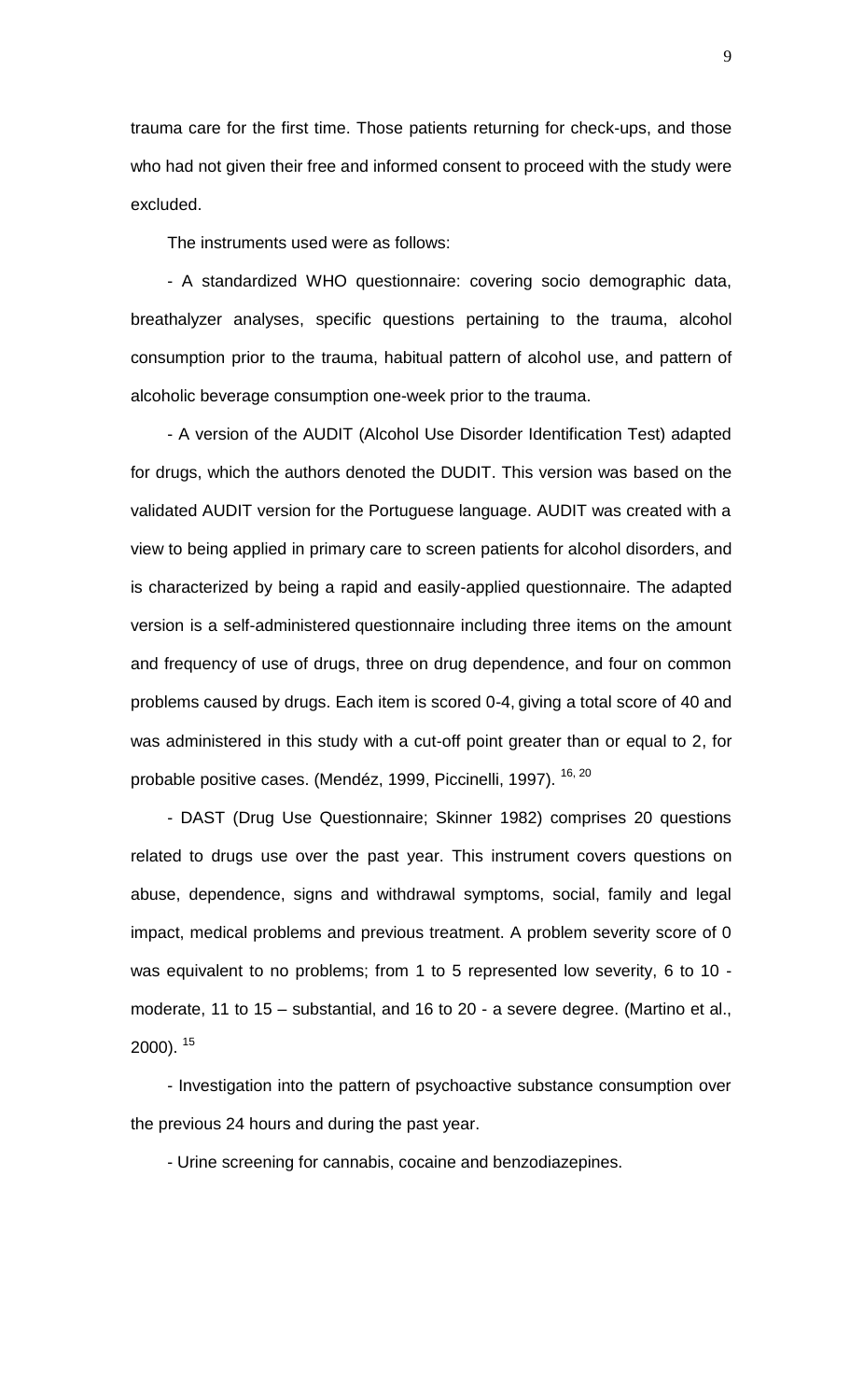- Breathalyzer Test (Alco-Sensor III), where readings over 4 were considered positive.

Statistical analysis of the data produced distributions for frequency and dispersion and trend measures for the different variables examined. In the analysis of the psychometric properties of DUDIT and DAST scales, Cronbach's Alpha Index was employed as a measure of the reliability of the scales, and in the correlation of each item and the scale total as a measure of validity (sig. < 0.01, correlation representing 1%).

Data analysis involved selecting all explicative variables related to whether the trauma had been caused by violence or otherwise. Following data analysis, selected variables underwent multivariate analysis using multiple logistic regression through the Stepwise Backward method, removing non-significant variables through the Wald statistics-based test until an acceptable model was achieved. The Wald statistics test (Coefficient/Standard Error) furnishes indicators as to which of the variables are relevant in the model, attempting to associate the use of alcohol and drugs with violent trauma. Critical values of 2 give a significance level of approximately 0.05, whereby values over and above this indicate permanent inclusion of the variable in the hypothesis under test. (Agresti, 1990, Hosmer, 1989). <sup>1, 13</sup>

# **RESULTS**

A total of 353 subjects were included, where 22 cases were dropped for the following reasons: 3 direct refusals, 12 too severely injured to answer the questionnaires, 2 very intoxicated, 1 due to communication difficulty, 1 death, 1 left the ER before having finished the interview, 2 due to other causes.

The sample comprised largely males (66%, n=235), workers (67%, n=327), and individuals on low, or very low, incomes (70%, n=246). Average schooling was 8.5 years (SD=4.6) while the average age for the sample was 35.5 years (SD=16.5).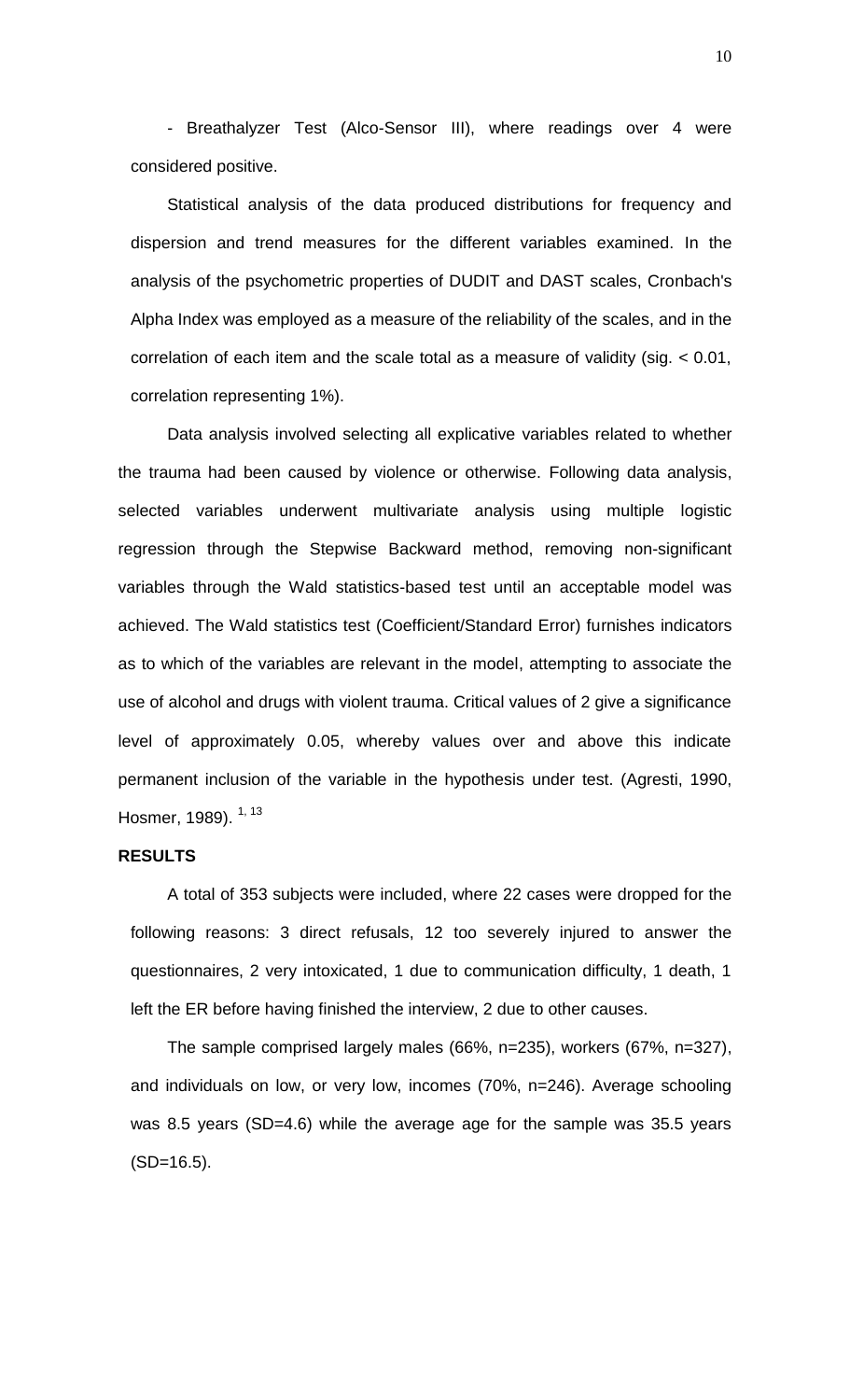### **Nature of Injuries**

The most frequent injury types were: cuts, bites, penetrating or open wound in 36% (n=129, CI 31.5-41.5) of cases; bruising, laceration, superficial wound representing 24% (n=84, CI 19.4-28.2), whilst pulled muscles, spraining and dislocations were seen in 21% (n=74, CI 16.8-25.2). With regard to how patients became injured, 33% (n=117, CI 28.2-38.8) reported that they had hurt themselves by falling or tripping, 17% (n=61, CI 13.4-21.2) were hurt through stabbing, cutting, or biting, and 14% (n=50, CI 10.6-17.8) due to a sharp punch. The majority of injuries (39%/n=139, CI 34.3-44.5) took place in the street or on the road, 31% (n=108, CI 25.8-35.4)) occurred in the workplace, and 17% (n=61, CI 25.8-35.4) happened within the home.

## **Toxicological Screening**

The breathalyzer was applied to a sample of n=353 patients where the result was positive in 11% (n=39, CI 7.7-14.3). Around 10% (n=33, CI 6.3-123) of the patients presented some degree of alcohol intoxication. Some 13.36% (n=47, CI 9.8-16.8) of these reported to have consumed alcohol during the 6 hours leading up to the time of injury, whilst 87% (n=306) did not state this.

The cannabis test (THC) was positive in 13.6% (N=242/n= 33, CI 9.3-17.9) of those traumatized, being 3.3% (N=242/n=8, CI 1.0-5.6) in the cocaine test, and 4.2% (N=166/n=7, CI 1.1-7.3) for the benzodiazepine test. In fact, the number of patients who underwent the respective tests differed for each drug where these losses were either due to refusal to do the test, or to situations arising from the injury rendering spontaneous collection impossible (e.g. pain, walking difficulties etc.).

Only 9.9% (n=35, CI 6.8-13.0) of patients interviewed reported having consumed a drug of some kind in the 24 hours preceding the trauma.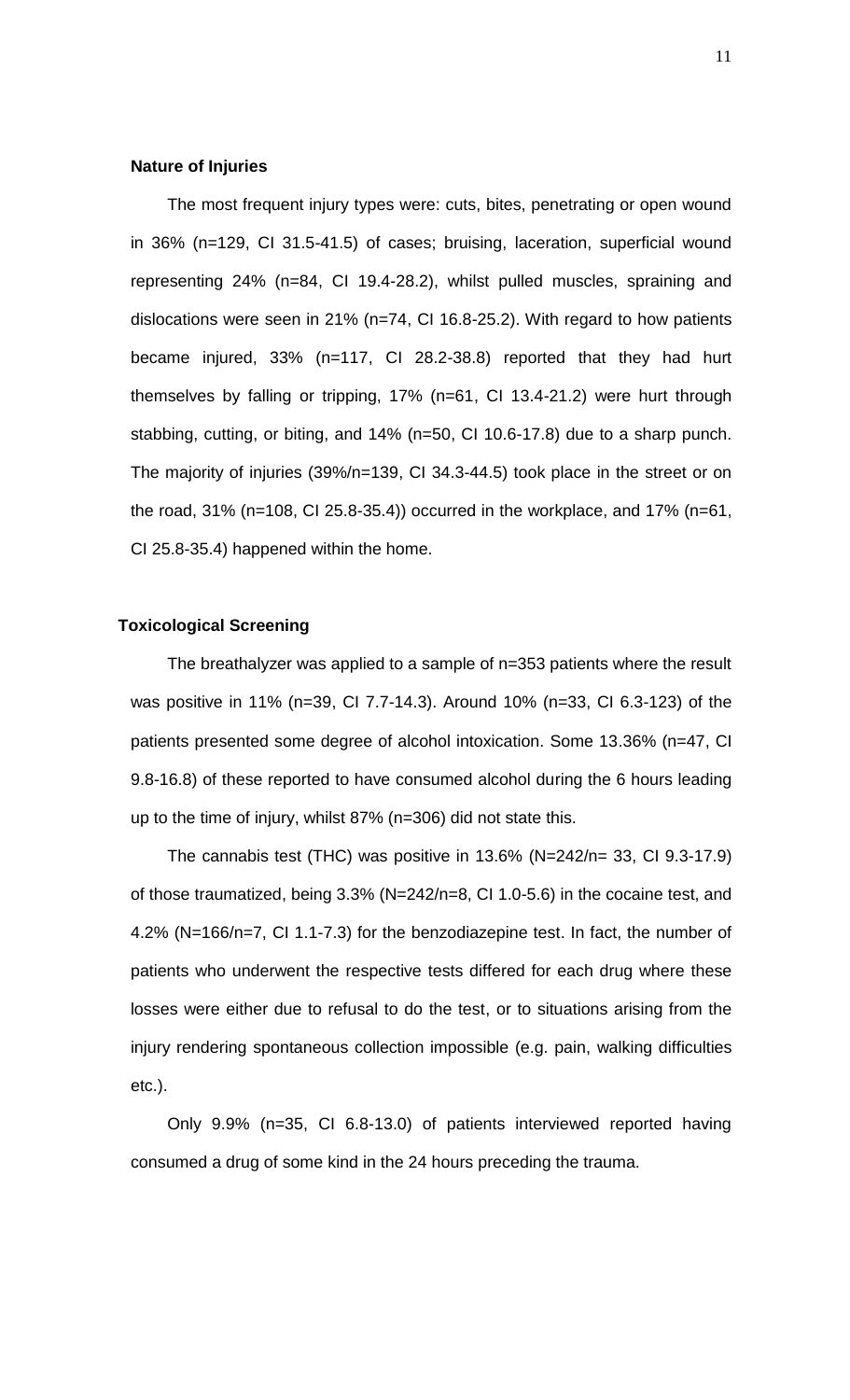#### **Questionnaire on drugs use**

Eleven percent (n=39, CI 7.7-14.3) of patients presented positive results in the DUDIT while 15% (n=53, CI 11.3-18.7%) of patients, out of a total of 353 subjects who underwent the DAST, had some degree of drugs-related problem.

All items in both scales were found to correlate significantly with the total scale - evidence that the item measurement reflected the full scale. The DUDIT scale (Cronbach's alpha) confidence value stood at 0.89, where this was 0.92 for the DAST scale, where both values were considered good. (Table 1).

#### **Violent Injuries**

Approximately 14% (n=49, CI 10.3-17.5) of the injuries were considered violent, namely those wounds or injuries caused intentionally and/or deliberately by third parties. The vast majority of patients deemed their injuries non-intentional, 84.1% (n=297).

## **Analysis of explicative variables for violent injuries**

Violent episodes occurred predominantly amongst the younger age group. The average age in connection with violent injuries was 29.74, whereas for nonviolent injuries this was 36.43. (t=2.648, p=0.008).

There was no significant difference in level of schooling between the violent trauma group (mean=8.71, SD=4.33,  $t = -0.336$  p=0.73) and the non-violent trauma group (mean=47, SD=4.7).

However, a link between patient gender and violent injuries was identified. In men, 17.4% presented violent injuries whilst this rate approached only 7% for women.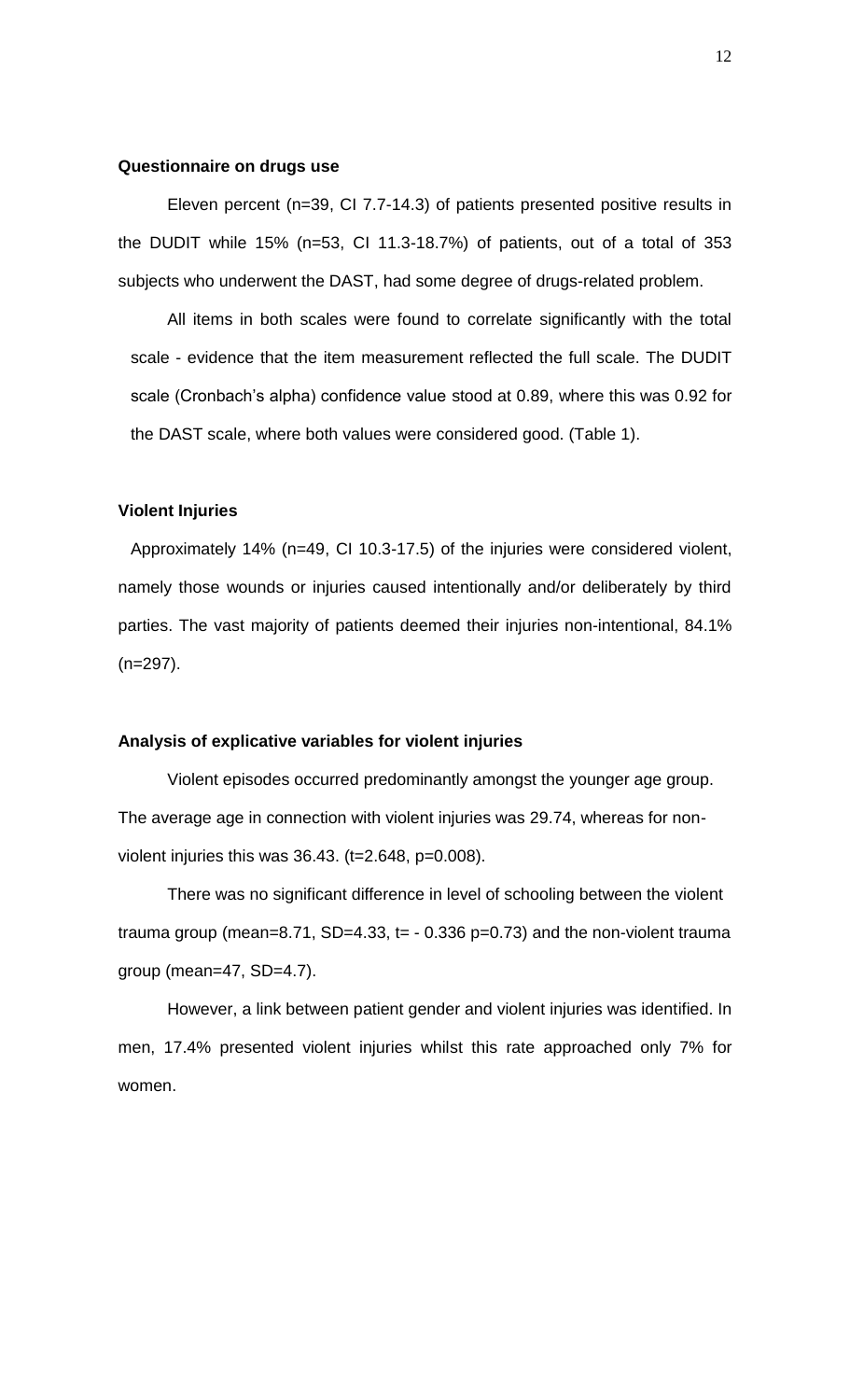Rates of violent injury within the workplace were lower than those outside it. Approximately 19% of violent injuries occurred outside the work place, whilst only 3% took place within the work environment. As shown by Table 2.

Moreover, there was a positive association between the DUDIT result and violent injury. Around 25.6% of patients who were positive in the DUDIT presented violent injury, whilst only 12.4% of those with negative DUDIT values had violent injury. With regard to the DAST, those patients who had some degree of drugsrelated problem were found to have more violent injury than those who had no drug problems. These differences however, were not statistically significant.

A link between diagnosed alcohol intoxication, alcohol ingestion 6 hours prior to trauma and a positive breathalyzer result, with violent injury, was observed. Some 36.4% of those intoxicated presented violent injury, whilst 11.4% of nonintoxicated subjects had such violent injury. In relation to alcohol ingestion prior to injury, around 32% of those who had drunk in the 6 hours prior to the episode, presented violent injury, while 11% of those who had not drunk over the same period presented them. Those who returned positive breathalyzer readings (8.5%) presented more violence-related injuries than those individuals with negative breathalyzer results (10.8%), as shown in Table 3.

An association was found between the tests for THC, Cocaine, BZP and DUDIT result, with violent injuries, since 28.2% of patients proving positive in the THC, Cocaine and BZP tests also presented violent injuries, while 14.3% of individuals with negative test results had such violent injuries. Similarly, 25.6% of those proving positive in the DUDIT presented violent injury, while 12.4% of those with negative results had violent injury. (Table 4)

The final model achieved by the Stepwise Backward method is shown in Table 5, whereby non-significant variables were removed, through use of the test based on Wald statistics, until an acceptable model was obtained. The sample used in order to perform logistic regression analysis comprised 242 cases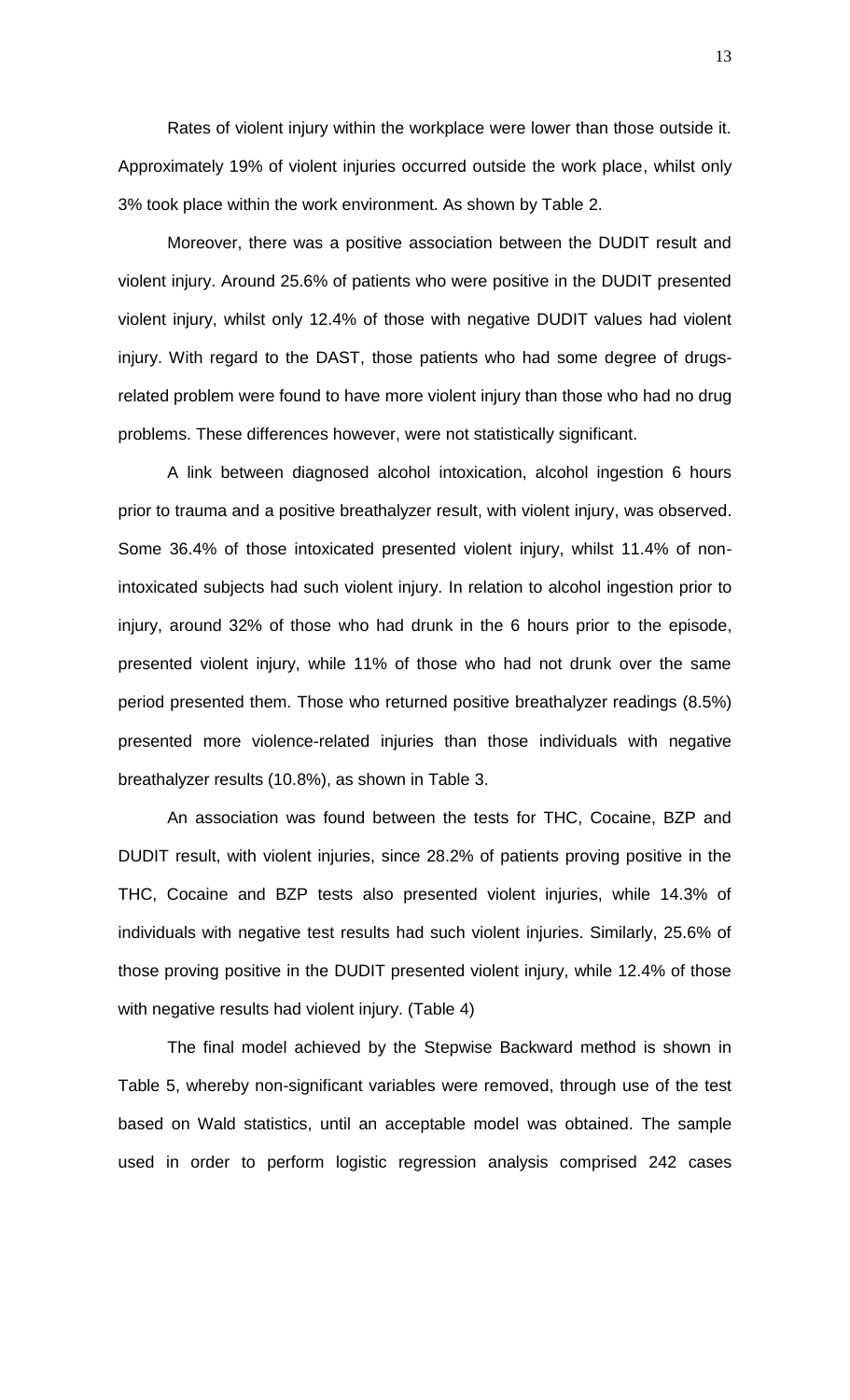containing data on THC screening, cocaine and BZP, given that not all 353 initial cases underwent the tests.

Three risk factors were identified in this study which can be associated to violent injury. The variables of male gender ( $OR = 3.1$ ), positive breathalyzer result (OR=2.3), and trauma outside the work place (OR=11.1) represent positive risk factors that increase the likelihood of violent injury. (Table 5)

The age variable, tests for THC, cocaine and BZP and results from DUDIT and DAST scales were not statistically significant.

#### **DISCUSSION**

It is important to note that a positive drug test does not necessarily indicate abuse or dependency. Nevertheless, as suggested in other studies, we deem it important that patients presenting positive toxicological tests and/or investigative questionnaires in situations involving injuries be referred for formal assessment following a brief intervention at the locale where care has been given. (Monti et al.,1998, Heather et al., 1996).  $12, 18$ . Although neither of the two scales used in this study have yet been validated in Brazil for the purposes of drugs investigation, both have demonstrated good reliability, and similar results to those of toxicological tests.

The prevalence of psychoactive substance use seen in the ER, in addition to the three risk factors of violent trauma observed in the present study, are akin to those cited in the International literature. Data and research of this nature remains extremely rare in Brazil, therefore the present study paves the way for future estimates on a national scale.

A finding we deem especially relevant in this study is that 13% of those traumatized proved positive for cannabis, almost on a par with alcohol involvement, which stood at 11%.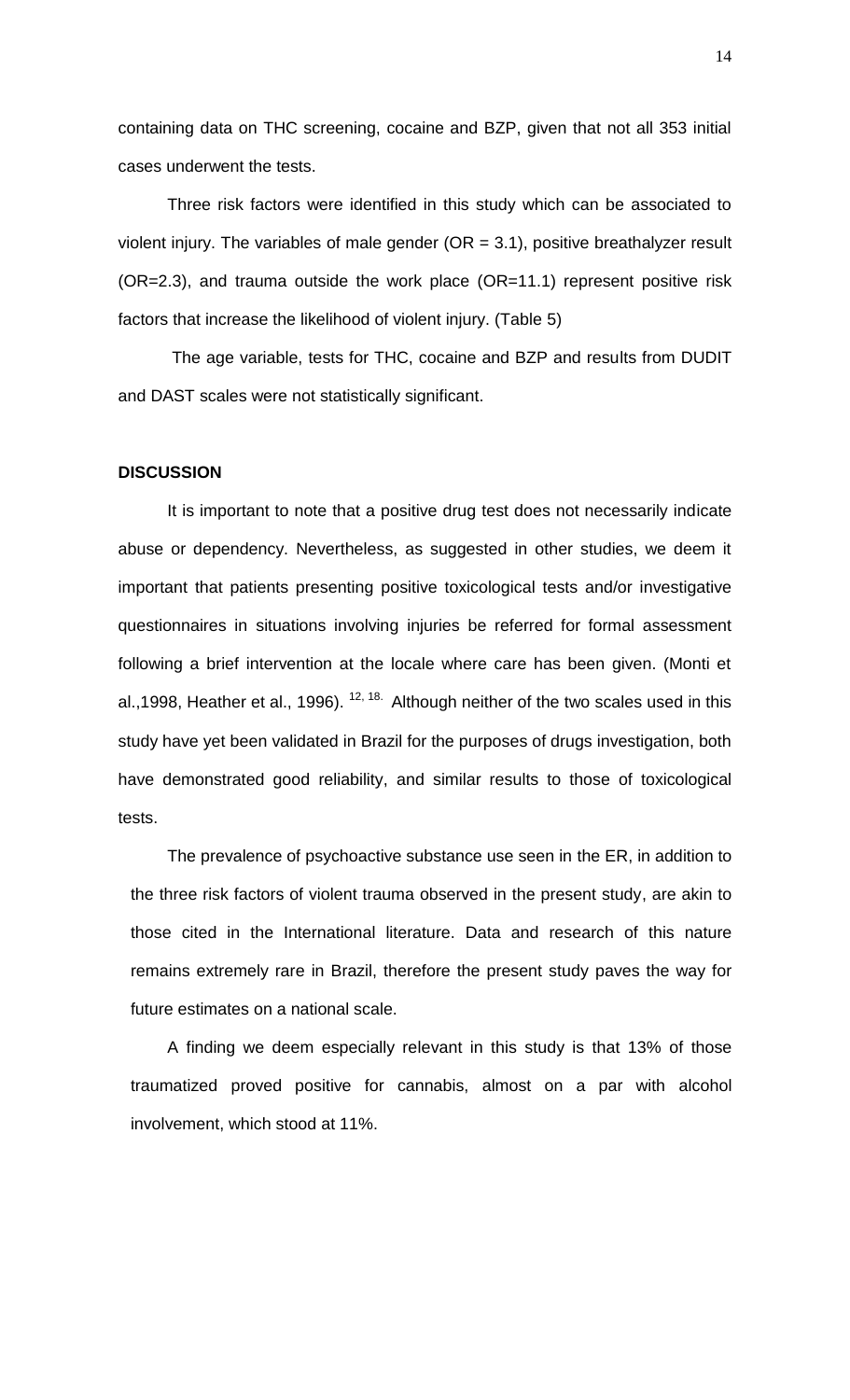Cannabis use has risen considerably over the past 15 years. (Menetrey et al., 2001).  $17$  One of the greatest problems in connection with its use is that of driving under the influence of drugs. With the exception of alcohol, most epidemiological studies have shown that cannabis is the substance most often detected in those individuals suspected of driving under the influence of drugs. Young motorists are at greater risk. A recent review on cannabis use and driving, stresses that studies have shown that the substance significantly affects drivers' judgment when used alone, and has an augmented effect when combined with alcohol, such that, to date, it remains the psychoactive drug most involved in road-traffic accidents, whilst having no structured response from authorities to tackle the problem. (Okane et al., 2002). <sup>19</sup>

In the first national survey on the use of psychotropic drugs, carried out in 107 Brazilian cities in 2001 by CEBRID (Brazilian Information Center on Psychotropic Drugs), reveals an alarming 2% of interviewees reporting involvement in traffic accidents whilst under the influence of a psychotropic substance, which equates to an estimated population of some 923,000 individuals. A further 3.3% of the sample reported falls resulting from the use of psychotropic substances and almost an equal proportion (3.0%) reported to have injured themselves in the same circumstances. <sup>5</sup>

Notably, this study shows that a positive breathalyzer result constitutes a risk factor associated to the likelihood of a violent injury taking place. Conversely, the same increased likelihood cannot be determined for positive drugs tests, as despite there being a trend toward this association; it does not reach statistical significance. The breathalyzer test proved to be a useful and easy to use instrument. The research team encountered no difficulties in performing the breathalyzer test even though this test is not an integral part of ER routine in Brazil. Some difficulties were experienced when collecting urine samples for testing, as many people refused to cooperate because of circumstances connected with the

15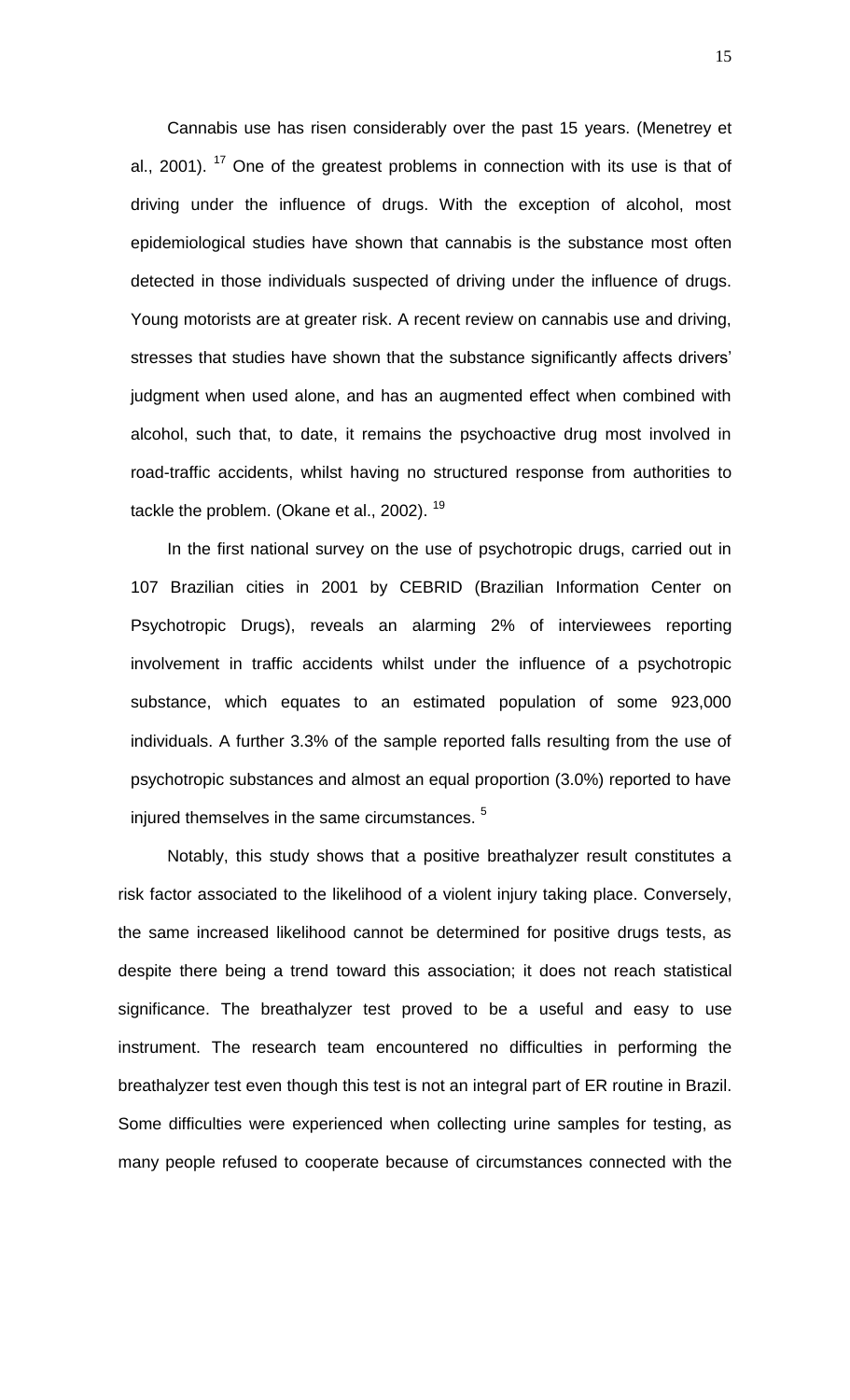trauma (e.g.: pain, difficulty in walking) and also because reluctance due to their use of illegal substances.

Several International studies have managed to establish this relationship in a consistent manner. For instance, the study by Cunningham et al. (2003) assessed a sample of 320 patients in trauma situations within an ER and found that patients with a history of alcohol and illicit drugs use had a 6.2 times greater chance of being involved in acute violence, while those with no such history of alcohol and illicit drugs use were only twice as likely under the same circumstances. As is the case for the present sample, men had reported significantly more situations of violence than had women (OR= 2.0) in the study cited above. 10

Chipman et al. (1995) showed that variables such as drugs use, measures of alcohol ingestion prior to accidents, and reports of the co-existence of chronic illnesses were consistently associated to trauma. <sup>8</sup>

Barbone et al.(1998), based on a sample of 19386 persons involved in roadtraffic accidents, found 235 users of benzodiazepines ( $OR = 1.62$  (CI: 1.24-2.12)) to be at greater risk of becoming involved in road-traffic accidents, where these chances increased with concomitant presence of a positive breathalyzer result.<sup>2</sup>

Dussault et al. (2001), found 1.1% of cases to be positive for cocaine in urine samples and 1% in saliva samples, taken from 11, 952 drivers involved in car accidents. Despite the limitations of the data, the authors clearly suggest that cocaine plays a role in fatal accidents.<sup>11</sup>

Within some developed countries, drug screening is commonly undertaken in patients admitted to ER who are suspected of intoxication or drugs use (Bast et al., 2000). However, this practice is often questionable given that these tests are costly and may lead to false-negative results in detecting the use of low doses of drugs. Despite some evidence that toxicological screening may be unnecessary or of unproven cost-effectiveness, the authors believe the use of breathalyzers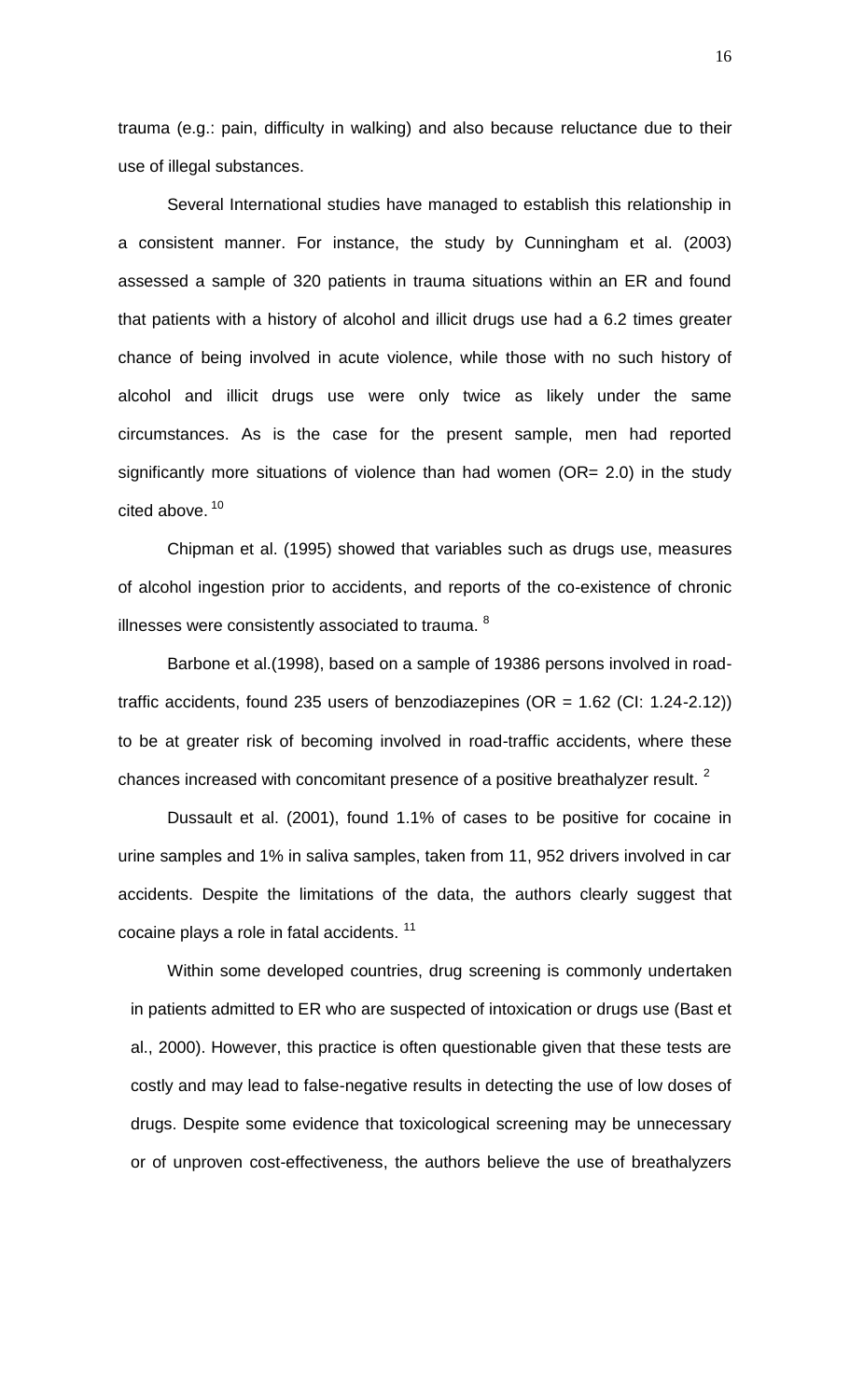and toxicological screening should become a practice fostered by emergency rooms, in a bid to prevent possible morbidity and future burden.<sup>3</sup>

Traffic education and preventing the use of alcohol and drugs from a young age, through ongoing campaigns and programs implemented in schools, have been strategies employed by incumbent authorities, in an effort to create more responsible drivers and youngsters who are better prepared to make more educated behavioral choices on substance use. It is clear that these measures have yet to show solid evidence of success, but make up an integral part of the preventative and socio-educative approaches which are being adopted on a large scale in the country, and which should be assessed over the long term regarding their impact. However, other measures should be included such as the levying of fines, more intensive vigilance on public roads and motorways at key times, and improved training of emergency room teams. Greater deployment of resources on motorways and roads, and not only at times of large public festive events such as carnival when there is an increase in the consumption of psychoactive substances, in addition to community interventions together with a review's legislation add enforcement, are just some measures which may be incorporated into Brazil's alcohol and drugs policy.

Our center elected to exclude those patients who were minors, a group nevertheless, which warrants attention in future studies in the ER.

### **CONCLUSION**

The use of substances in those individuals suffering injury is highly prevalent. Proper approaches for these cases are important with a view to reducing the use of these substances and their consequences.

It is necessary to implement an effective data collection system by means of more thorough and broad epidemiological vigilance in injury situations involving alcohol and drugs. This can enable the establishment of priorities in the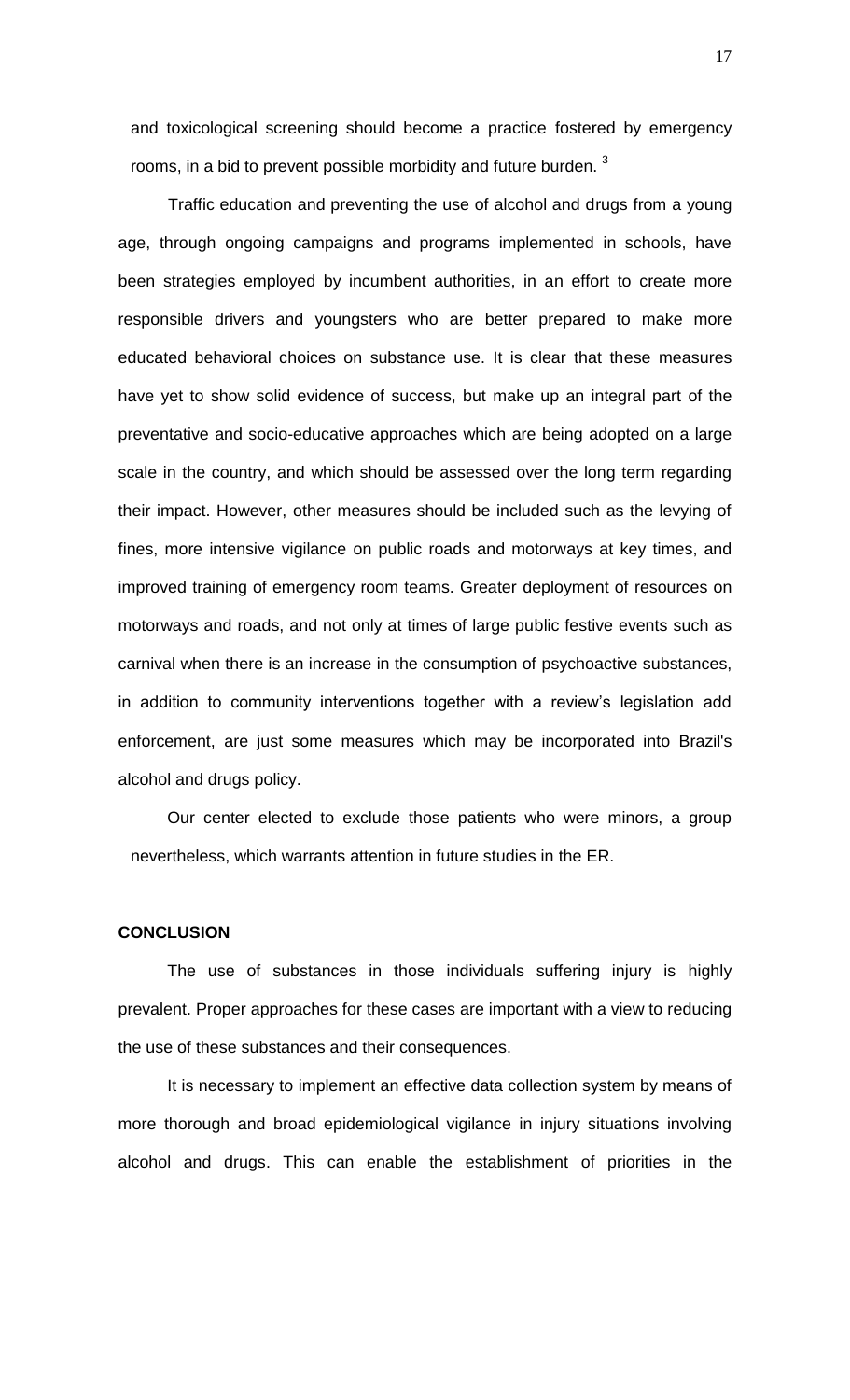development and planning of preventative and remedial policy in health, based on the identification of high risk populations (younger patients, of male gender, residing in large metropolitan centers, with injuries taking place after midnight, and injuries due to violence), in a bid to eliminate situations known to be conducive to violence.

#### **ACKNOWLEDGEMENTS AND FUNDING**

This study was coordinated by the UNIAD (Alcohol and Drugs Research unit) of the Psychiatry department of the Federal University of São Paulo. The study received financial support from the World Health Organization/ WHO Department of Mental Health and Substance Dependence / Management of Substance Dependence team (MSD/MSB) in cooperation with the WHO Department of Violence and Injury Prevention (VIP) and support from Interfast/Phamatech in supplying materials for urine screening.

#### **REFERENCES**

1. Agresti A. *Categorical Data Analysis*, New York: John Wiley & Sons, Inc; 1990.

2. Barbone F, McMahon AD, Davey PG, Morris AD, Reid IC, Mcdevitt DC, MacDonald TM. Association of road-traffic accidents with benzodiazepine use. *Lancet* 1998; 24; 352(9137): 1331-6.

3. Bast RP, Helmer SD, Henson SR, Rogers MA, Shafiro WM, Smith RS. Limited Utility of Routine Drug Screening in Trauma Patients. *Southern Medical Journal* 2000; 93 (4):397-400.

4. Borges G, Cherpitel CJ, Mondragón L, Poznyak V, Peden M, Gutierrez I. Episodic Alcohol Use and Risk of nonfatal Injury. *Am J Epidemiol* 2004; 159:56 - 571.

5. Carlini EA, Galduróz JCF, Nappo SA. I Levantamento Domiciliar Sobre o Uso de Drogas Psicotrópicas no Brasil. *CEBRID- UNIFESP*. São Paulo, 2002.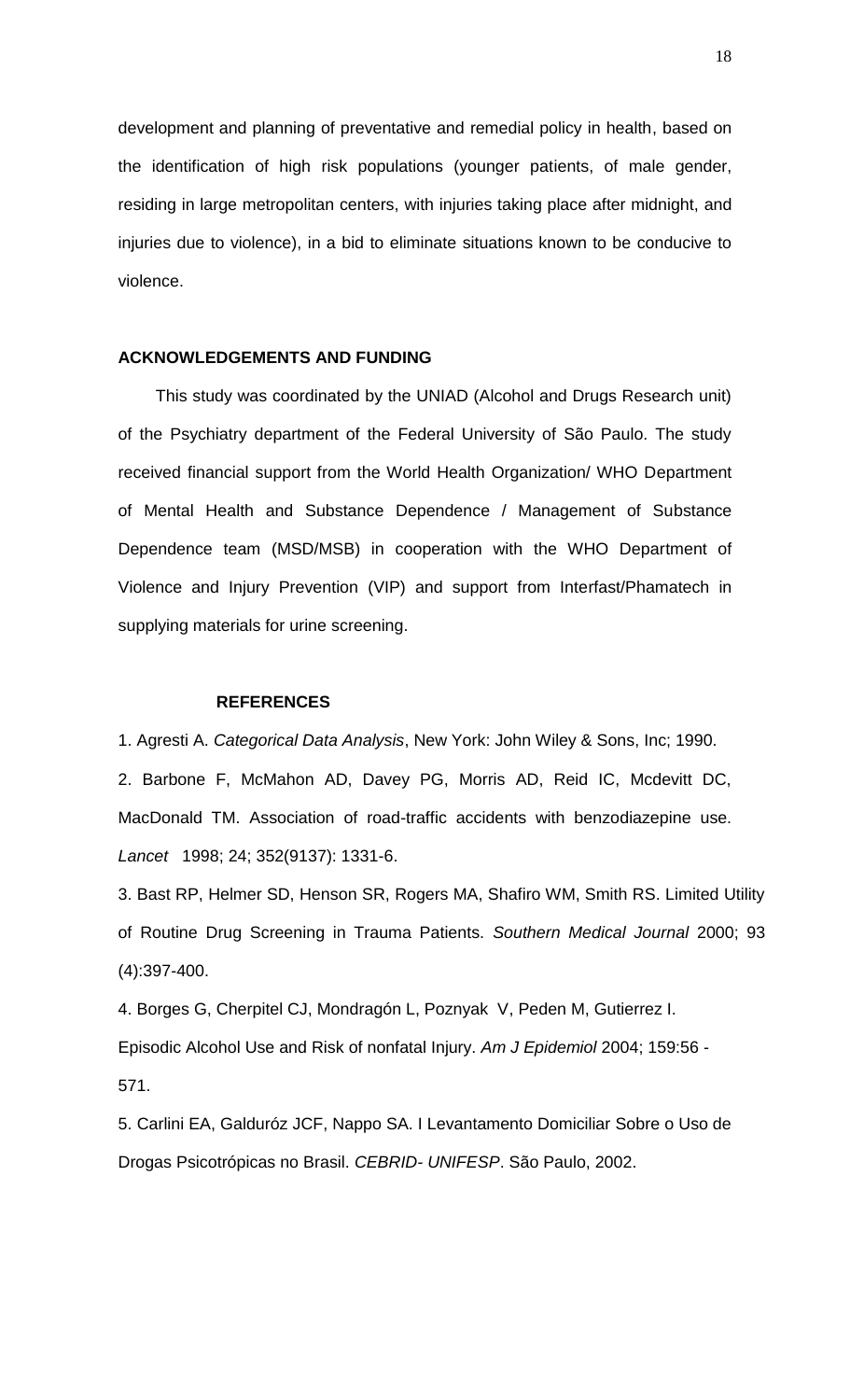6. Carrigan TD, Field H, Illingworth RN, Gaffney P, Hamer DW. Toxicological screening in trauma. *Journal of Accident Emergency Medicine* 2000; 17(1): 33-37.

7. Carvalho CG, Carlini C, Silva B, Alves O. Blood alcohol content prevalence among trauma patients seen at a level 1 trauma center. *Rev. Saúde Pública* 2002; 36(1): 47- 54.

8. Chipman ML. Risck factors for injury: similarities and differences for traffic crashes and other causes. *Accid Anal Prev* 1995; 27(5): 699-706.

9. Chung T, Colby SM, O'Leary TA, Barnett NP, Monti PM. Screening for cannabis use disorders in an adolescent emergency department sample. *Drug Alcohol Depend* 2003; 21; 70(2):177-86.

10. Cunningham R, Wlaton MA, Maio RF, Blow FC, Weber JE, Mirel L. Violence and Substance Use among an Injury Emergency Department Populations. *Acad Emerg Med* 2003; 10(7): 764-75.

11. Dussault C, Brault M, Lemire AM, Bouchard J. The role of cocaine in fatal crashes: first results of Quebec driven study. *Annu Proc Assoc Adv Automont Méd*  2001: 45125-137.

12. Heather N. The Public Health and Brief Intervention for excessive alcohol consumption: the British experience. *Addictive Behaviours* 1996; 21, 857-868.

13. Hosmer DW Jr and Lemeshow, S. *Applied Logistic Regression*, New York: John Wiley & Sons, Inc.b, 1989.

14. Instituto Brasileiro de Geografia e Estatística (IBGE). Avaliable from URL: [http://www.ibge.gov.br/home/presidencia.noticias.](http://www.ibge.gov.br/home/presidencia.noticias) From: 09/03/07

15. Martino S, Grilo CM, Fehon DC. Development of the drug abuse screening test for adolescents (DAST-A). *Addiction Behavior* 2000; 25(1):57-70.

16. Méndez, EB. *Estudo de validação do instrumento AUDIT para identificação de transtornos devidos ao uso do álcool.* [Tese de Mestrado ]. Pelotas: programa de pós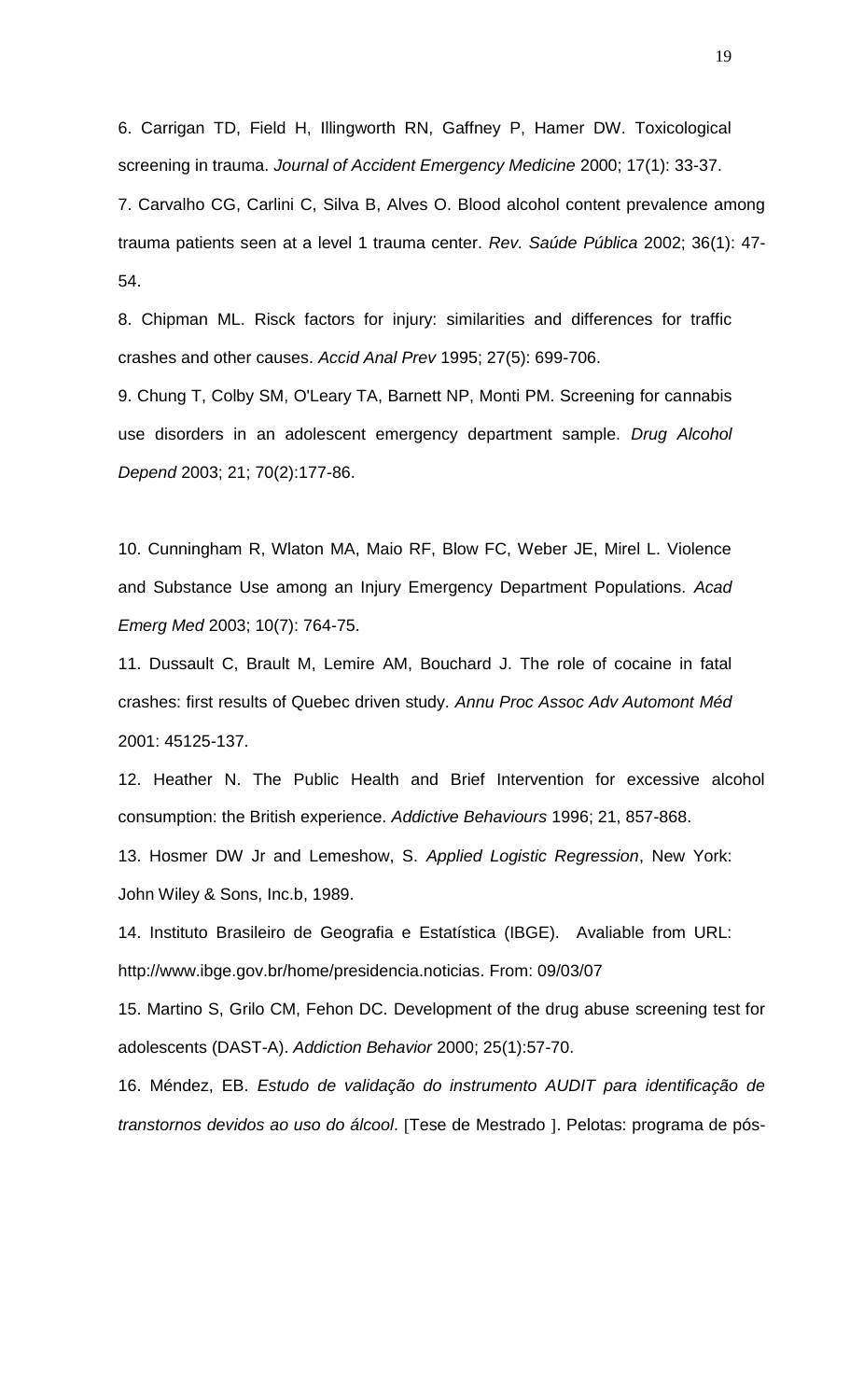graduação em Epidemiologia do Departamento de Medicina Social da Universidade Federal de Pelotas, 1999.

17. Menetrey A, Augsburger M, Giroud C, Mangin P. Cannabis and automobile driving. *Schweiz Rundsch Med Prax* 2001; 23; 90(34):1398-407.

18. Monti PM, Colby SM. Brief interventions in emergency rooms. Presenting during the Conference: Adolescence, Alcohol, and Substance Abuse. Reaching Teens Through Brief Interventions 1988. Newport.

19. O'Kane CJ, Tutt DC, Bauer LA. Cannabis and driving: a new perspective. *Emerg Méd* 2002; 14(3): 296-303.

20. Piccinelli M. Efficacy of the alcohol use disorders identification test as a screening tool for hazardous alcohol intake and related disorders in primary care: a validity study. *BMJ* 1997; 314:420.

21. Programa de Aprimoramento das Informações de Mortalidade no Município de São Paulo. Avaliable from URL:

[http://www.portal.prefeitura.sp.gov.br/secretarias/planejamentos. Accessed](http://www.portal.prefeitura.sp.gov.br/secretarias/planejamentos.Accessed) 10 September 2003.

.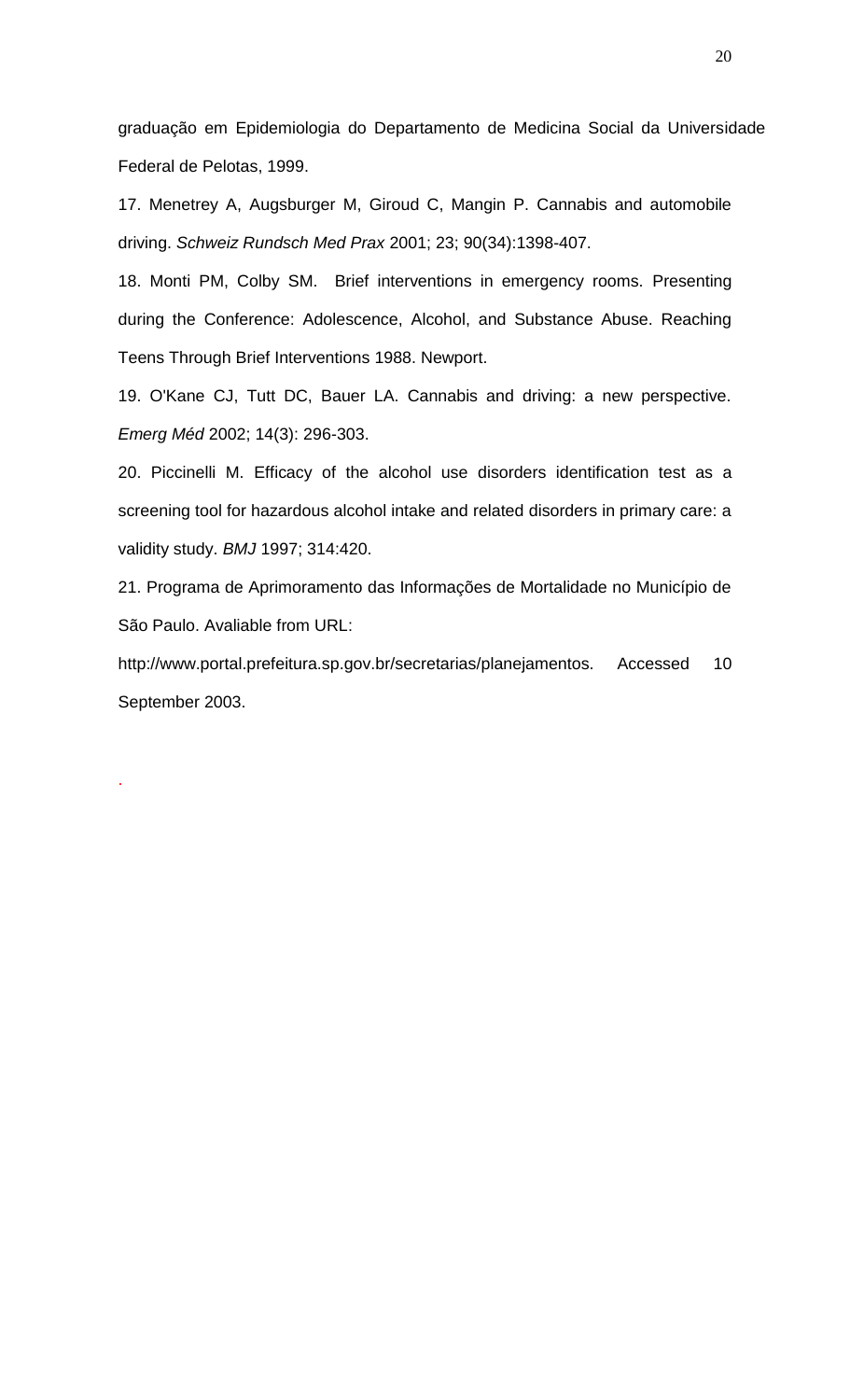# **TABLES**

# **TABLE 1. DUDIT and DAST psychometric analysis. São Paulo, 2001.**

# **DUDIT psychometric analysis**

| <b>Questions</b>                  | <b>Mean</b> | <b>Standardd</b> | <b>Total corrected item</b> |
|-----------------------------------|-------------|------------------|-----------------------------|
|                                   |             | eviation         | correlation                 |
| Frequency of use                  | 0.31        | 0.90             | $0.75**$                    |
| Quantity consumed                 | 0.09        | 0.51             | $0.67**$                    |
| Consumption of 3 or more doses    | 0.18        | 0.75             | $0.83**$                    |
| Control of use                    | 0.08        | 0.49             | $0.72***$                   |
| Failure to keep promise           | 0.04        | 0.34             | $0.59**$                    |
| <b>Tolerance</b>                  | 0.07        | 0.49             | $0.75***$                   |
| Feels blame or remorse            | 0.11        | 0.56             | $0.67**$                    |
| Loss of memory                    | 0.07        | 0.41             | $0.60**$                    |
| Hurt or harm someone              | 0.03        | 0.32             | $0.39**$                    |
| Somebody concerned over use       | 0.19        | 0.82             | $0.61**$                    |
| <b>Cronbach's Alpha</b>           |             |                  | 0.892                       |
| <b>DAST psychometric analysis</b> |             |                  |                             |
| Use of unprescribed drugs         | 0.15        | 0.35             | $0.58**$                    |
| Higher than prescribed doses      | 0.06        | 0.23             | $0.59**$                    |
| Multiple drugs abuse              | 0.04        | 0.19             | $0.76**$                    |
| Control without use for 7 days    | 0.02        | 0.15             | $0.65***$                   |
| Able to stop when desired         | 0.02        | 0.15             | $0.73**$                    |
| <b>Blackouts or flashbacks</b>    | 0.03        | 0.17             | $0.60**$                    |
| Blame or remorse                  | 0.05        | 0.21             | $0.61**$                    |
| Complaints from partner           | 0.05        | 0.22             | $0.77**$                    |
| Family problems from use          | 0.04        | 0.20             | $0.66**$                    |
| Loss of friends                   | 0.03        | 0.17             | $0.65**$                    |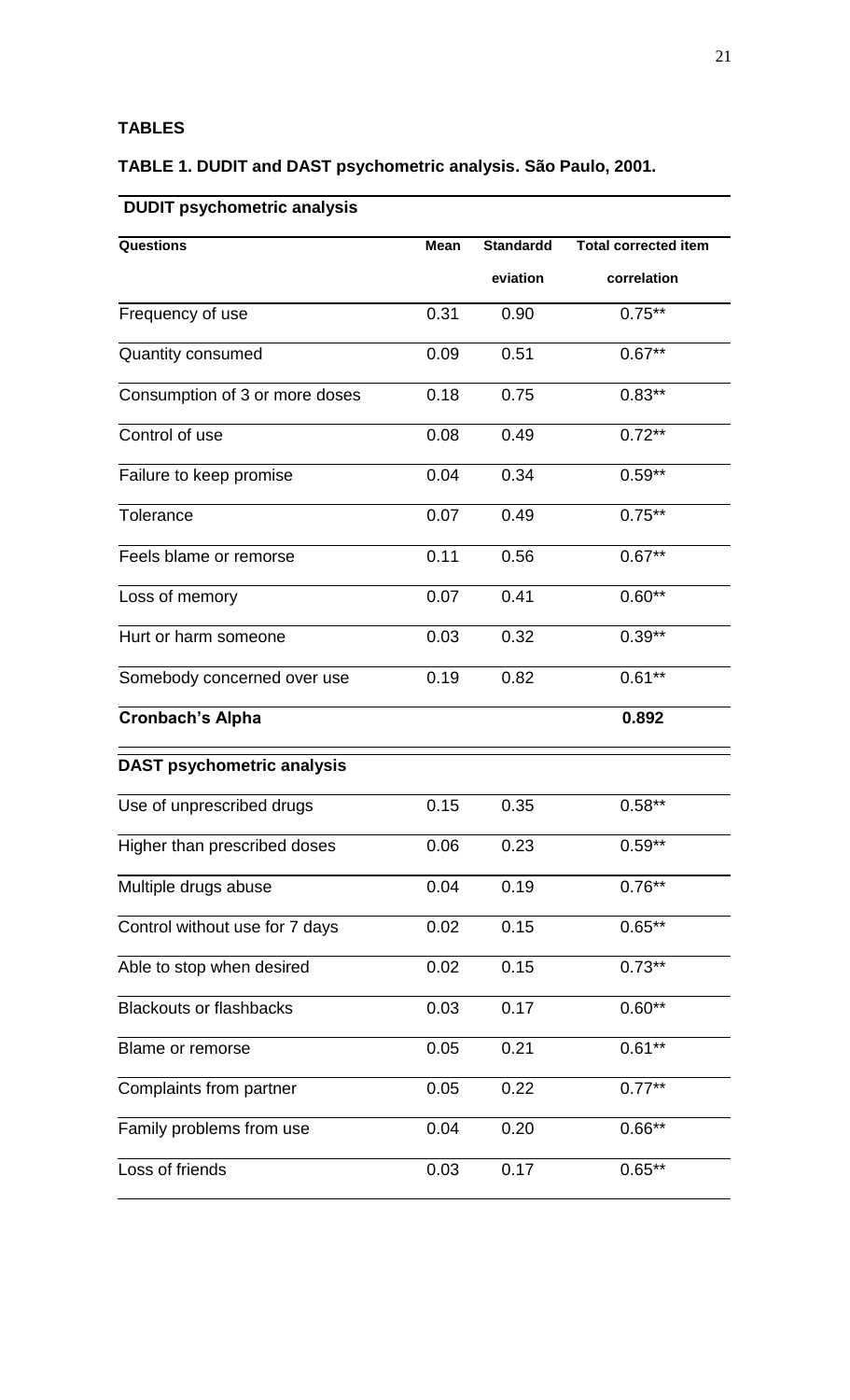| Neglected family members         | 0.02 | 0.15 | $0.71**$  |
|----------------------------------|------|------|-----------|
| Problems at work                 | 0.02 | 0.13 | $0.65**$  |
| Lost job                         | 0.01 | 0.09 | $0.45***$ |
| Involved in fights               | 0.01 | 0.12 | $0.60**$  |
| Involved in illegal activities   | 0.01 | 0.09 | $0.56**$  |
| Arrested for carrying drugs      | 0.01 | 0.12 | $0.71***$ |
| Withdrawal symptoms              | 0.02 | 0.15 | $0.70**$  |
| <b>Clinical complications</b>    | 0.01 | 0.11 | $0.58**$  |
| Requested help for drugs use     | 0.02 | 0.14 | $0.59**$  |
| Previous treatment for drugs use | 0.03 | 0.20 | $0.42**$  |
| <b>Cronbach's Alpha</b>          |      |      | 0.929     |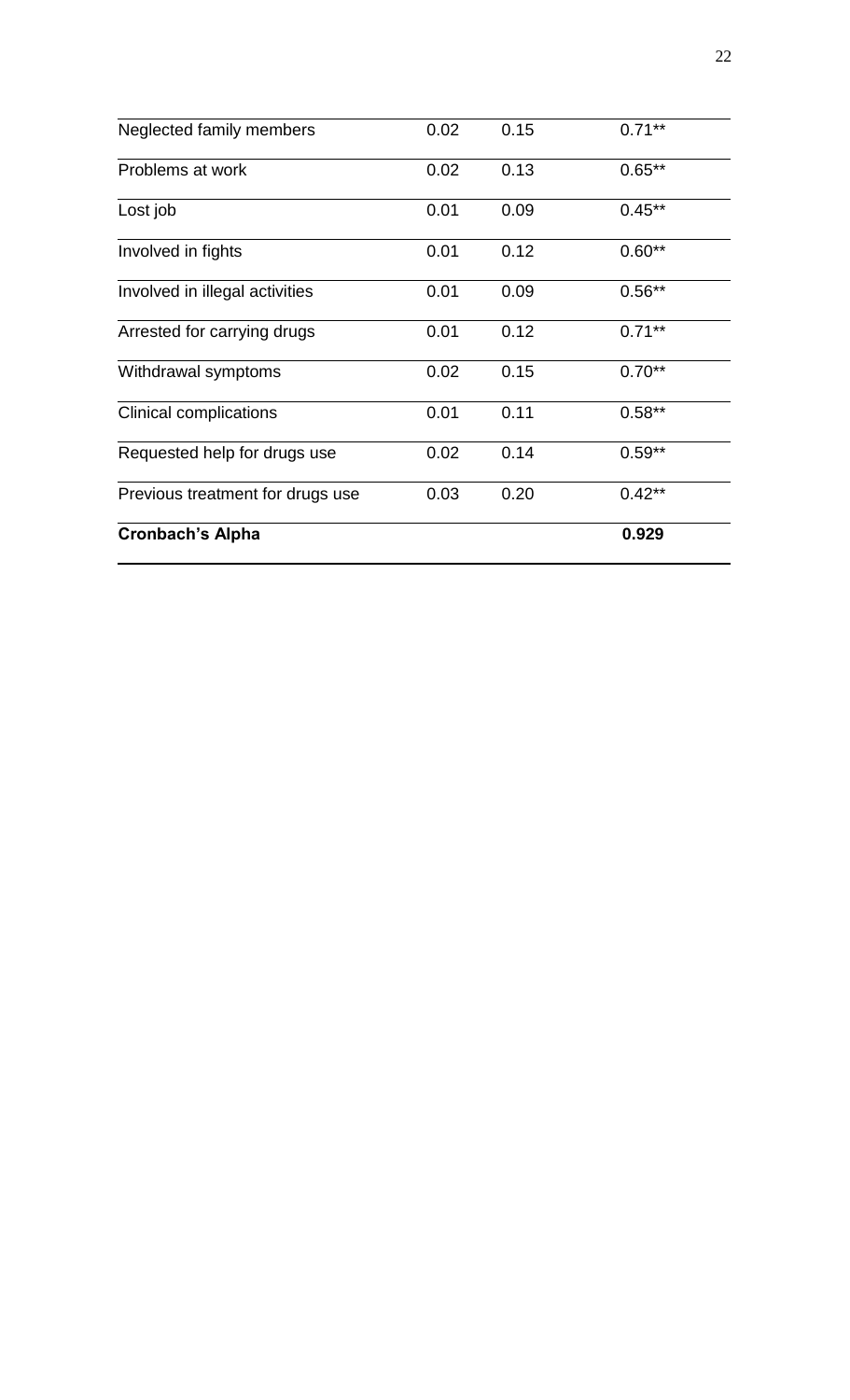| <b>Violent Injury</b>  |                     |              |           |      |       |           |            |               |  |
|------------------------|---------------------|--------------|-----------|------|-------|-----------|------------|---------------|--|
|                        |                     |              | <b>No</b> | Yes  | Total | <b>OR</b> | <b>Sig</b> | CI 95%        |  |
| Gender                 | F                   | ${\sf N}$    | 110       | 8    | 118   |           |            |               |  |
|                        |                     | $\%$         | 93.2      | 6.8  | 100   |           |            |               |  |
|                        | M                   | $\mathsf{N}$ | 194       | 41   | 235   |           |            |               |  |
|                        |                     | $\%$         | 82.6      | 17.4 | 100   | 2.91      | $***$      | 1.32-6.42     |  |
|                        | Total               | ${\sf N}$    | 304       | 49   | 353   |           |            |               |  |
|                        |                     | $\%$         | 86.1      | 13.9 | 100   |           |            |               |  |
| Working                | Yes                 | ${\sf N}$    | 205       | 32   | 237   |           |            |               |  |
|                        |                     | $\%$         | 86.5      | 13.5 | 100   |           |            |               |  |
|                        | <b>No</b>           | ${\sf N}$    | 81        | 16   | 97    |           |            |               |  |
|                        |                     | $\%$         | 83.5      | 16.5 | 100   |           |            |               |  |
|                        | Total               | ${\sf N}$    | 286       | 48   | 334   | 0.79      |            | $0.41 - 1.52$ |  |
|                        |                     | $\%$         | 85.6      | 14.4 | 100   |           |            |               |  |
| Income                 | Low and<br>very Low | $\mathsf{N}$ | 212       | 34   | 246   |           |            |               |  |
|                        |                     | $\%$         | 86.2      | 13.8 | 100   |           |            |               |  |
|                        | Average<br>to High  | ${\sf N}$    | 75        | 8    | 83    |           |            |               |  |
|                        |                     | $\%$         | 90.4      | 9.6  | 100   |           |            |               |  |
|                        | Total               | N            | 287       | 42   | 329   | 1.50      |            | 0.67-3.39     |  |
|                        |                     | $\%$         | 87.2      | 12.8 | 100   |           |            |               |  |
| Automobile<br>accident | <b>No</b>           | N            | 255       | 44   | 299   |           |            |               |  |

# **TABLE 2. Association of socio-demographic variables and data on accidents with violent injury .São Paulo, 2001.**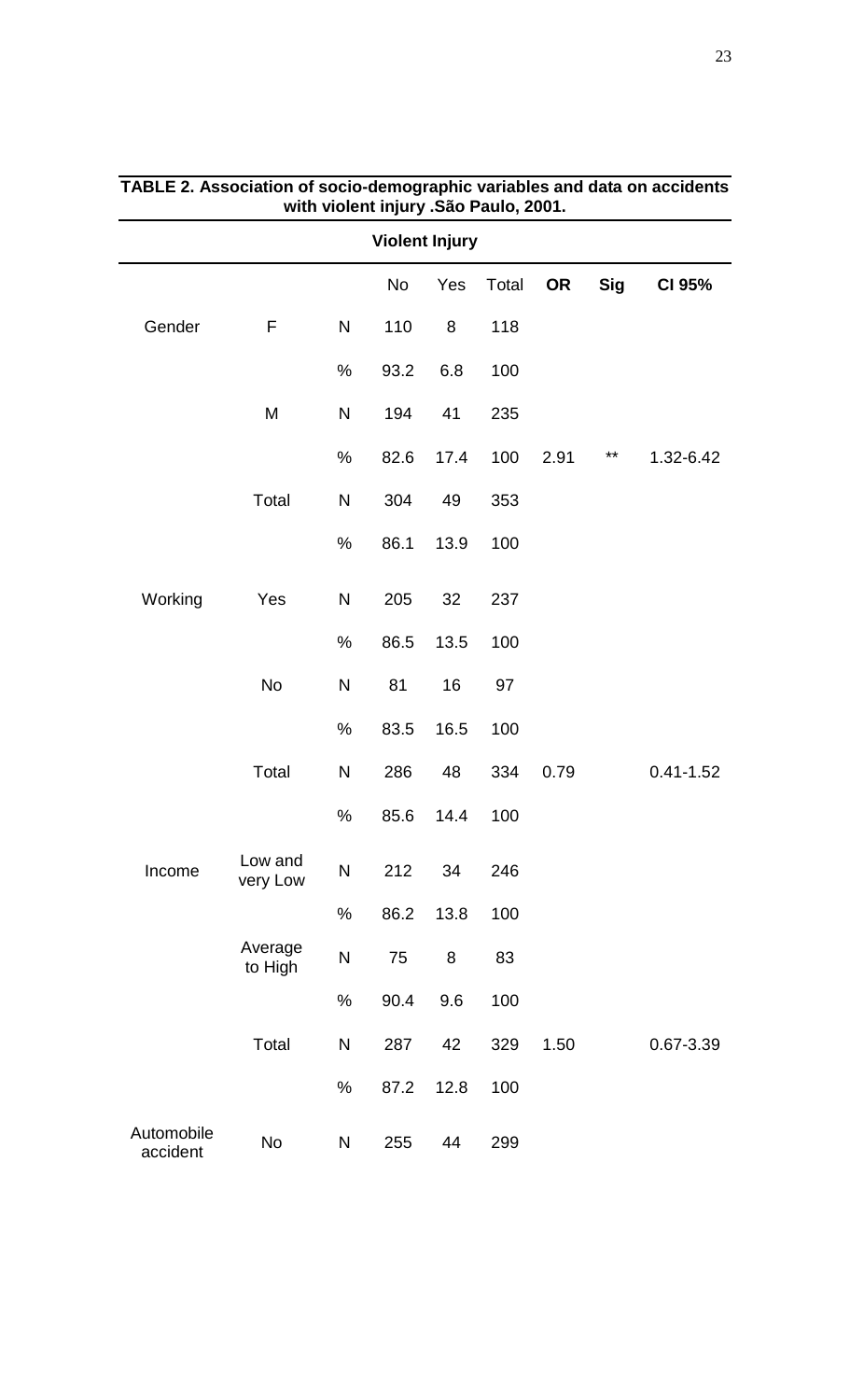|                              |           | $\%$         | 85.3 | 14.7       | 100 |      |                   |
|------------------------------|-----------|--------------|------|------------|-----|------|-------------------|
|                              | Yes       | N            | 49   | $\sqrt{5}$ | 54  |      |                   |
|                              |           | $\%$         | 90.7 | 9.3        | 100 |      |                   |
|                              | Total     | ${\sf N}$    | 304  | 49         | 353 | 0.59 | $0.22 - 1.57$     |
|                              |           | $\%$         | 86.1 | 13.9       | 100 |      |                   |
| Injury took<br>place at home | <b>No</b> | ${\sf N}$    | 250  | 38         | 288 |      |                   |
|                              |           | $\%$         | 86.8 | 13.2       | 100 |      |                   |
|                              | Yes       | $\mathsf{N}$ | 54   | 11         | 65  |      |                   |
|                              |           | $\%$         | 83.1 | 16.9       | 100 |      |                   |
|                              | Total     | N            | 304  | 49         | 353 | 1.34 | 0.64-2.79         |
|                              |           | $\%$         | 86.1 | 13.9       | 100 |      |                   |
| Injury took<br>place at work | <b>No</b> | ${\sf N}$    | 199  | 46         | 245 |      |                   |
|                              |           | $\%$         | 81.2 | 18.8       | 100 |      |                   |
|                              | Yes       | ${\sf N}$    | 105  | 3          | 108 |      |                   |
|                              |           | $\%$         | 97.2 | 2.8        | 100 |      |                   |
|                              | Total     | N            | 304  | 49         | 353 | 8.09 | ** $2.46 - 26.64$ |
|                              |           | $\%$         | 86.1 | 13.9       | 100 |      |                   |

• \* Sig.< 0.05: there is a significant association between variables at 5 %

• \*\*: Sig.< 0.01: there is a significant association between variables at 1 %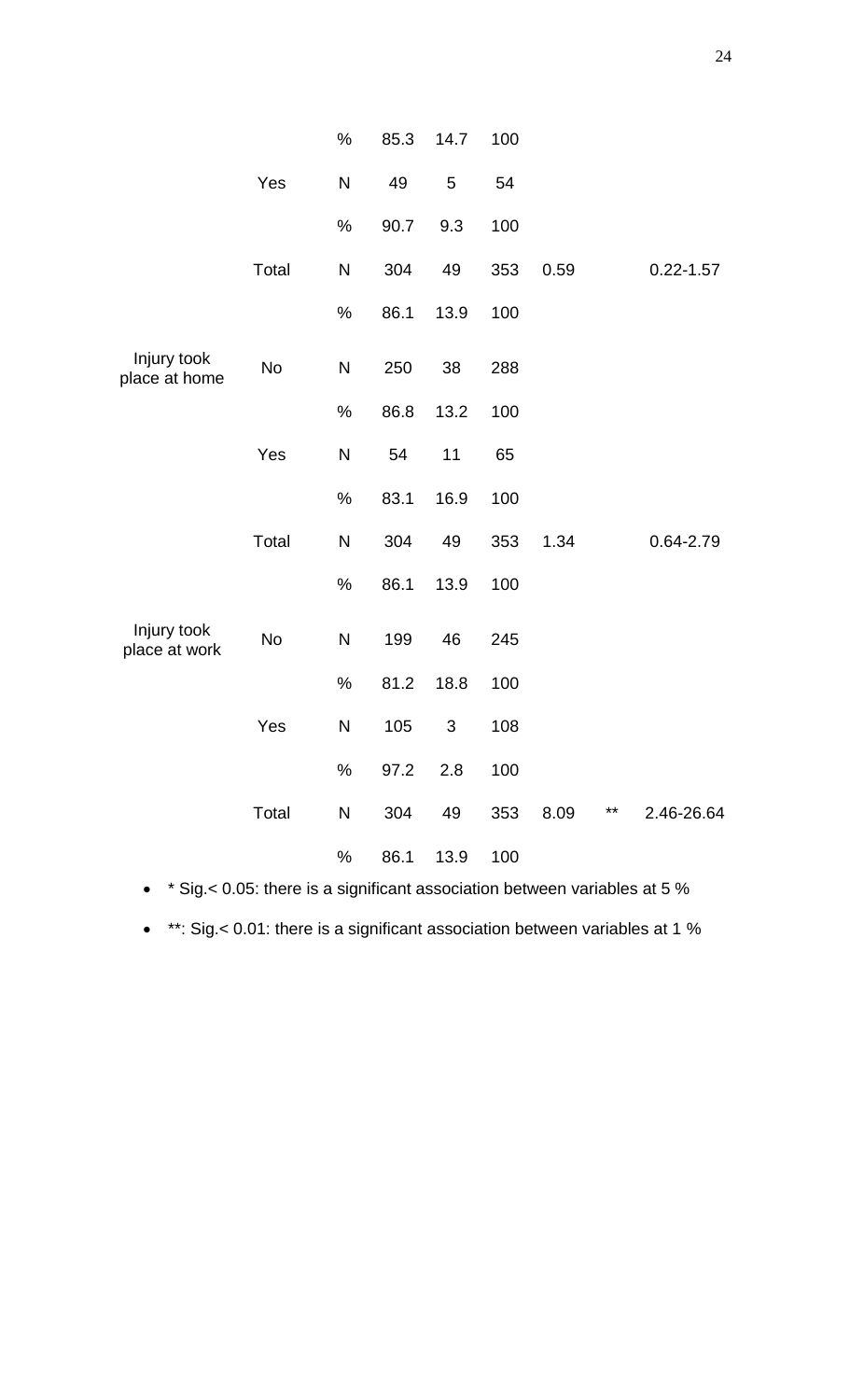|                                  |                 |               | <b>Violent injury</b> |            |       |           |            |                   |  |  |  |
|----------------------------------|-----------------|---------------|-----------------------|------------|-------|-----------|------------|-------------------|--|--|--|
|                                  |                 |               | <b>No</b>             | <b>Yes</b> | Total | <b>OR</b> | <b>Sig</b> | CI 95%            |  |  |  |
| Alcohol<br>intoxication          | Not intoxicated | $\mathsf{N}$  | 281                   | 36         | 317   |           |            |                   |  |  |  |
|                                  |                 | $\%$          | 88.6                  | 11.4       | 100   |           |            |                   |  |  |  |
|                                  | Intoxicated     | N             | 21                    | 12         | 33    |           |            |                   |  |  |  |
|                                  |                 | %             | 63.6                  | 36.4       | 100   |           |            |                   |  |  |  |
|                                  | Total           | $\mathsf{N}$  | 302                   | 48         | 350   | 4.46      | $***$      | 2.03-9.82         |  |  |  |
|                                  |                 | $\frac{0}{0}$ | 86.3                  | 13.7       | 100   |           |            |                   |  |  |  |
| Drank 6 hours<br>prior to injury | Yes             | $\mathsf{N}$  | 32                    | 15         | 47    |           |            |                   |  |  |  |
|                                  |                 | $\%$          | 68.1                  | 31.9       | 100   |           |            |                   |  |  |  |
|                                  | <b>No</b>       | N             | 272                   | 34         | 306   |           |            |                   |  |  |  |
|                                  |                 | %             | 88.9                  | 11.1       | 100   |           |            |                   |  |  |  |
|                                  | Total           | $\mathsf{N}$  | 304                   | 49         | 353   | 3.75      | **         | 1.84-7.62         |  |  |  |
|                                  |                 | %             | 86.1                  | 13.9       | 100   |           |            |                   |  |  |  |
| <b>Breathalyzer</b>              | Negative        | ${\sf N}$     | 280                   | 34         | 314   |           |            |                   |  |  |  |
|                                  |                 | $\%$          | 89.2                  | 10.8       | 100   |           |            |                   |  |  |  |
|                                  | Positive        | ${\sf N}$     | 24                    | 15         | 39    |           |            |                   |  |  |  |
|                                  |                 | $\%$          | 61.5                  | 38.5       | 100   | 5,15      | $***$      | $2.46 -$<br>10.75 |  |  |  |
|                                  | Total           | ${\sf N}$     | 304                   | 49         | 353   |           |            |                   |  |  |  |

# **TABLE 3. Association of different recorded levels of alcohol consumption with violent injury. São Paulo, 2001.**

\* Sig. < 0.05: there is a significant association between variables at 5 %

\*\*: Sig. < 0.01: there is a significant association between variables at 1 %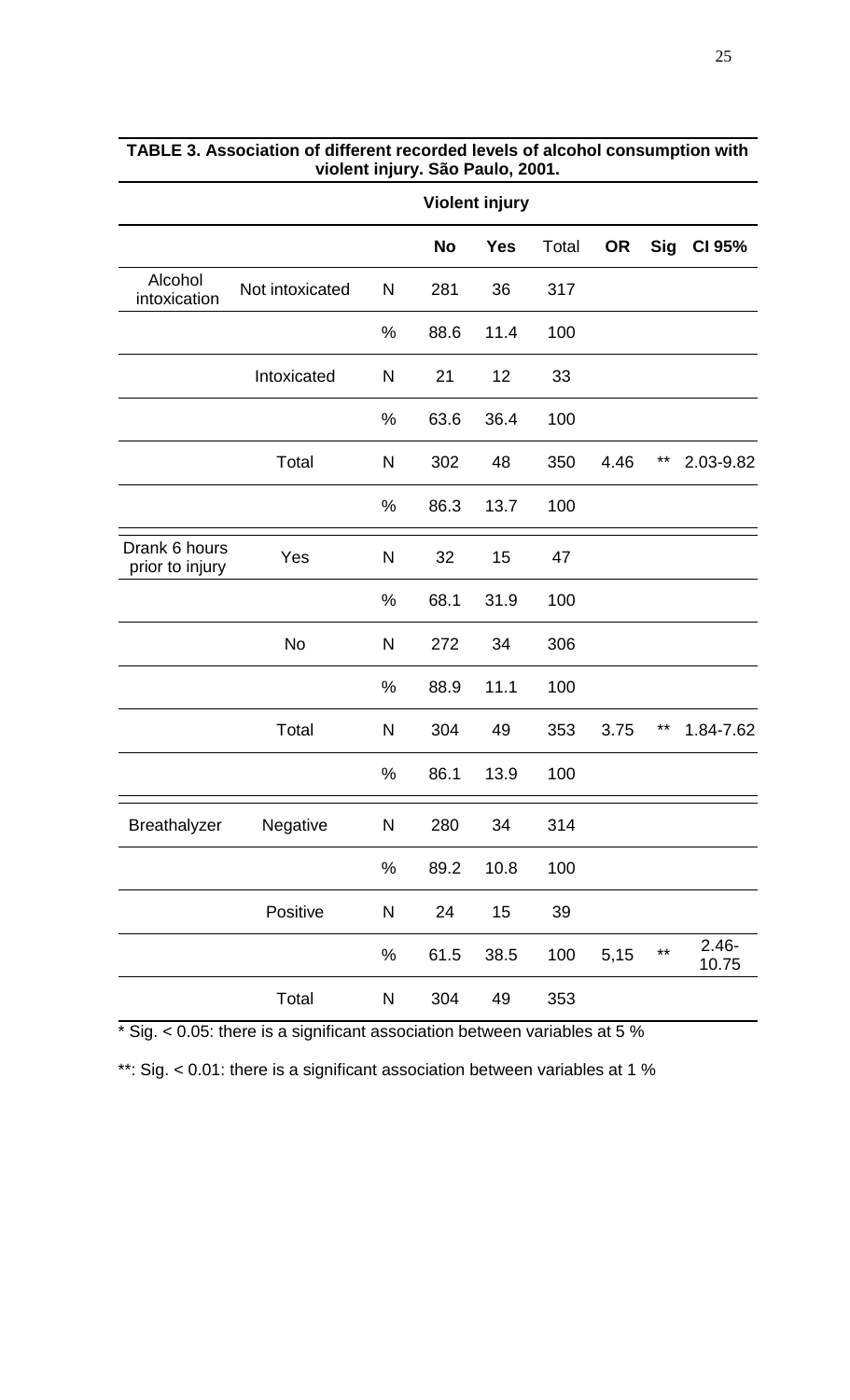|                               |              |               |                                                                                                                                 |      |       | <b>OR</b> | <b>Sig</b>       | CI 95%    |
|-------------------------------|--------------|---------------|---------------------------------------------------------------------------------------------------------------------------------|------|-------|-----------|------------------|-----------|
| Variables                     |              |               | No                                                                                                                              | Yes  | Total |           |                  |           |
| Use of tobacco                |              |               |                                                                                                                                 |      |       |           |                  |           |
| in 24hours prior Does not use |              |               |                                                                                                                                 |      |       |           |                  |           |
| to contact                    | tobacco      | $\mathsf{N}$  | 228                                                                                                                             | 32   | 260   |           |                  |           |
|                               |              | $\%$          | 87.7                                                                                                                            | 12.3 | 100   |           |                  |           |
|                               | Uses tobacco | N             | 76                                                                                                                              | 17   | 93    |           |                  |           |
|                               |              | $\%$          | 81.7                                                                                                                            | 18.3 | 100   |           |                  |           |
|                               | Total        | $\mathsf{N}$  | 304                                                                                                                             | 49   | 353   | 1.59      |                  | 0.84-3.03 |
|                               |              | $\%$          | 86.1                                                                                                                            | 13.9 | 100   |           |                  |           |
| Used some drug                |              |               |                                                                                                                                 |      |       |           |                  |           |
| in 24 hours prior             |              |               |                                                                                                                                 |      |       |           |                  |           |
| to contact                    | No           | N             | 277                                                                                                                             | 41   | 318   |           |                  |           |
|                               |              | $\%$          | 87.1                                                                                                                            | 12.9 | 100   |           |                  |           |
|                               | Yes          | ${\sf N}$     | 27                                                                                                                              | 8    | 35    |           |                  |           |
|                               |              | $\%$          | 77.1                                                                                                                            | 22.9 | 100   |           |                  |           |
|                               | Total        | $\mathsf{N}$  | 304                                                                                                                             | 49   | 353   | 2.00      |                  | 0.85-4.70 |
|                               |              | $\frac{1}{2}$ | 86.1                                                                                                                            | 13.9 | 100   |           |                  |           |
|                               |              |               |                                                                                                                                 |      |       |           |                  |           |
| <b>Drugs Test</b>             |              |               |                                                                                                                                 |      |       |           |                  |           |
| THC COC BZP Negative          |              | ${\sf N}$     | $m(n)$ violent in jury. Out I adio, 2001.<br><b>Violent injury</b><br>203<br>174<br>29<br>85.7<br>14.3<br>100<br>28<br>11<br>39 |      |       |           |                  |           |
|                               |              | $\%$          |                                                                                                                                 |      |       |           |                  |           |
|                               | Positive     | ${\sf N}$     |                                                                                                                                 |      |       |           | $\boldsymbol{0}$ |           |

# **TABLE 4. Association of different recorded levels of drugs and tobacco consumption**

**with violent injury. São Paulo, 2001**.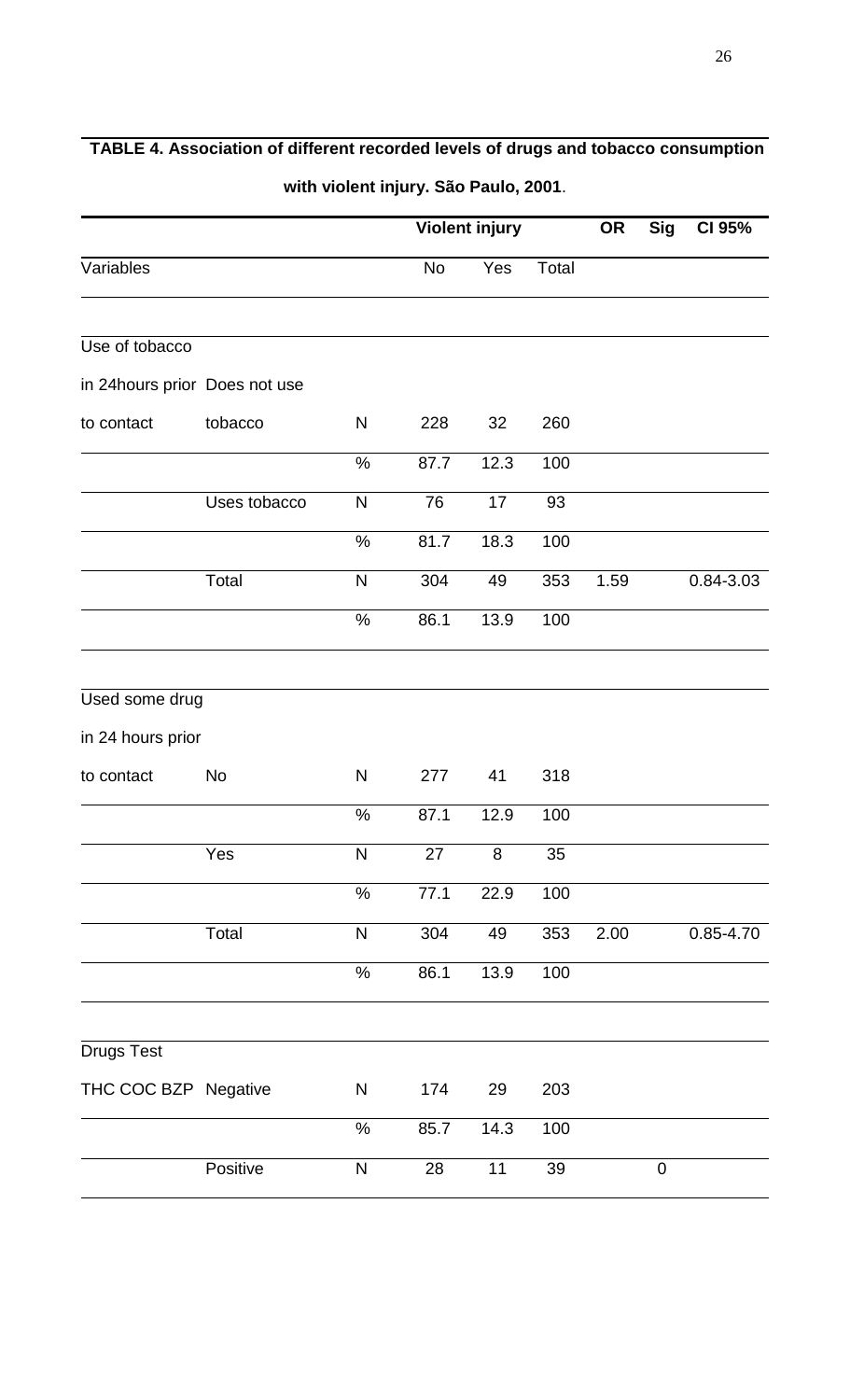|              |             | $\frac{1}{2}$           | 71.8 | 28.2            | 100 |      |         |               |
|--------------|-------------|-------------------------|------|-----------------|-----|------|---------|---------------|
|              | Total       | N                       | 202  | 40              | 242 | 2.36 | $\ast$  | 1.06-5.25     |
|              |             | $\frac{9}{6}$           | 83.5 | 16.5            | 100 |      |         |               |
|              |             |                         |      |                 |     |      |         |               |
| <b>DUDIT</b> | Positive    | $\overline{\mathsf{N}}$ | 29   | 10              | 39  |      |         |               |
|              |             | $\frac{1}{2}$           | 74.4 | 25.6            | 100 |      |         |               |
|              | Negative    | $\mathsf{N}$            | 275  | $\overline{39}$ | 314 |      |         |               |
|              |             | $\frac{1}{2}$           | 87.6 | 12.4            | 100 |      |         |               |
|              | Total       | $\overline{\mathsf{N}}$ | 304  | 49              | 353 | 2.43 | $\star$ | 1.10-5.37     |
|              |             | $\frac{9}{6}$           | 86.1 | 13.9            | 100 |      |         |               |
|              |             |                         |      |                 |     |      |         |               |
| <b>DAST</b>  | No problem  | $\overline{\mathsf{N}}$ | 261  | 39              | 300 |      |         |               |
|              |             | $\frac{9}{6}$           | 87   | 13              | 100 |      |         |               |
|              | Has problem | $\overline{\mathsf{N}}$ | 43   | 10              | 53  |      |         |               |
|              |             | $\frac{0}{6}$           | 81.1 | 18.9            | 100 |      |         |               |
|              | Total       | $\overline{\mathsf{N}}$ | 304  | 49              | 353 | 1.56 |         | $0.72 - 3.35$ |
|              |             | $\frac{1}{2}$           | 86.1 | 13.9            | 100 |      |         |               |
|              |             |                         |      |                 |     |      |         |               |

\* Sig. < 0.05: there is a significant association between variables at 5 %

\*\* Sig. < 0.01: there is a significant association between variables at 1 %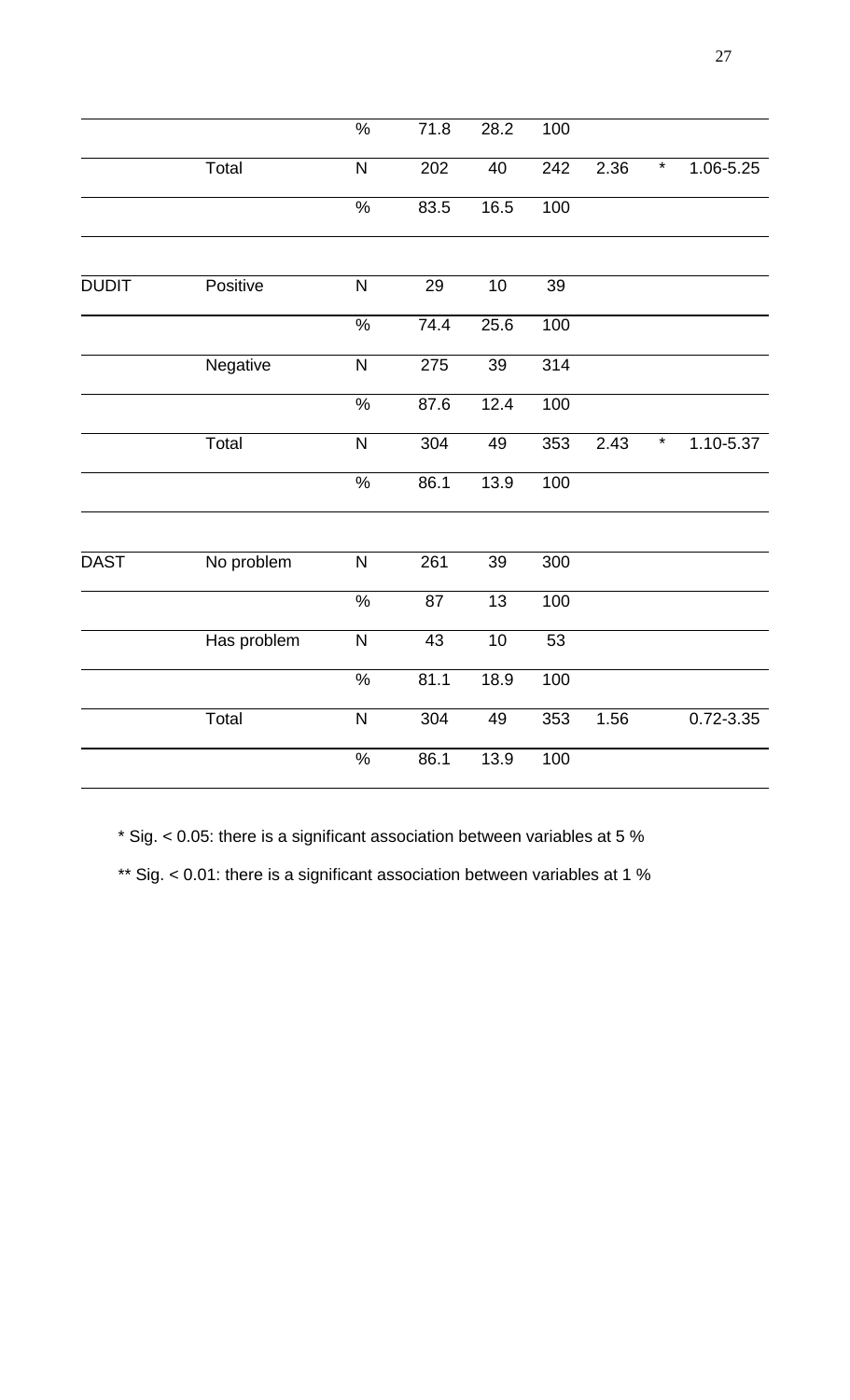| <b>Variables</b>    | B        | S.E   | <b>Wald</b> | Df           | Sig.      | Exp(B)<br><b>Odds</b><br>Ratio (OR) |       | <b>CI 95% for</b><br>EXP(B) |
|---------------------|----------|-------|-------------|--------------|-----------|-------------------------------------|-------|-----------------------------|
| Gender (M)          | 1.150    | 0.463 | 6.176       | $\mathbf{1}$ | $0.013*$  | 3.158                               | 1.275 | 7.820                       |
| <b>Breathalyzer</b> |          |       |             |              |           |                                     |       |                             |
| (Positive)          | 0.836    | 0.448 | 3.481       | $\mathbf{1}$ | 0.062     | 2.307                               | 0.959 | 5.554                       |
| Event occurred      |          |       |             |              |           |                                     |       |                             |
| outside workplace   | 2.415    | 0.750 | 10.358      | 1            | $0.001**$ | 11.191                              | 2.571 | 48.708                      |
| Constant            | $-3.776$ | 0.961 | 15.427      | 1            |           | 0.023                               |       |                             |
|                     |          |       |             |              |           |                                     |       |                             |

**TABLE 5. Final Model of logistic regression in the study of risk factors for violent injury, São Paulo, 2001.** 

The prognostic equation found is: PF=1.15(Male Gender) + 0.836(Positive Breathalyzer) + 2.415 (The trauma occurred outside the work place)  $-$  3.776. PV= probability of violent trauma 1: Violent trauma. 0: Non-violent trauma